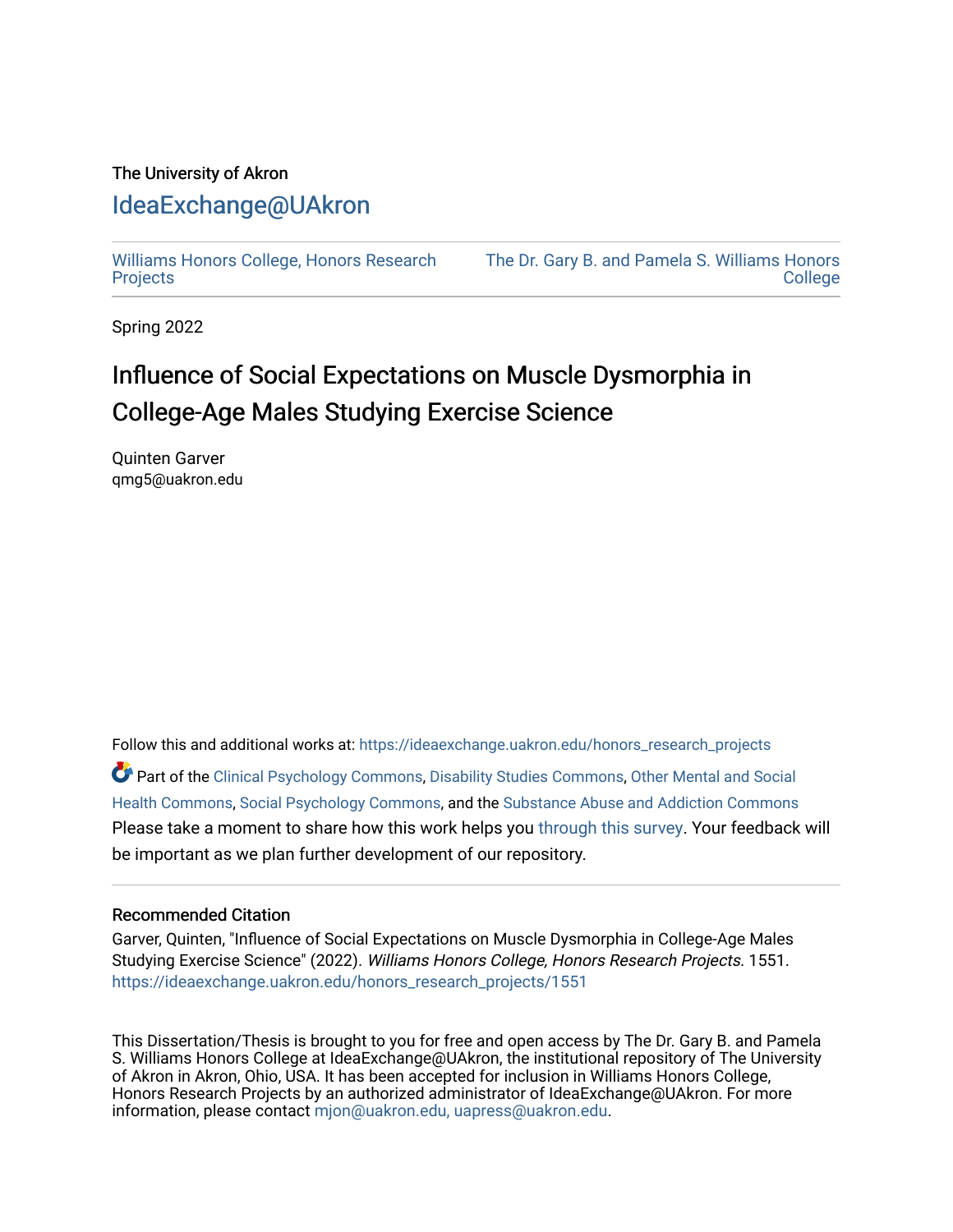Influence of Social Expectations on Muscle Dysmorphia in College-Age Males Studying

Exercise Science

Quinten Garver

The University of Akron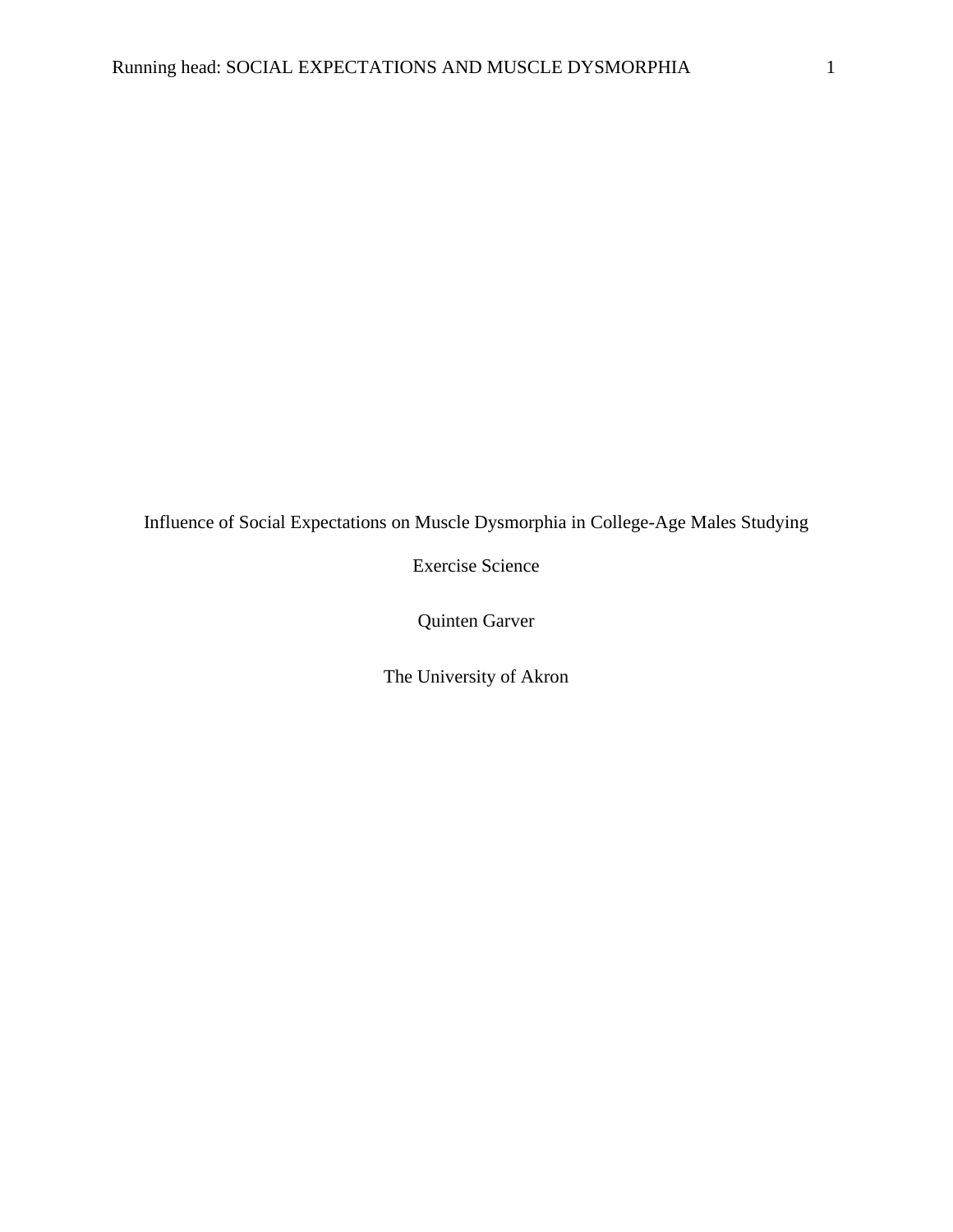## **Contents**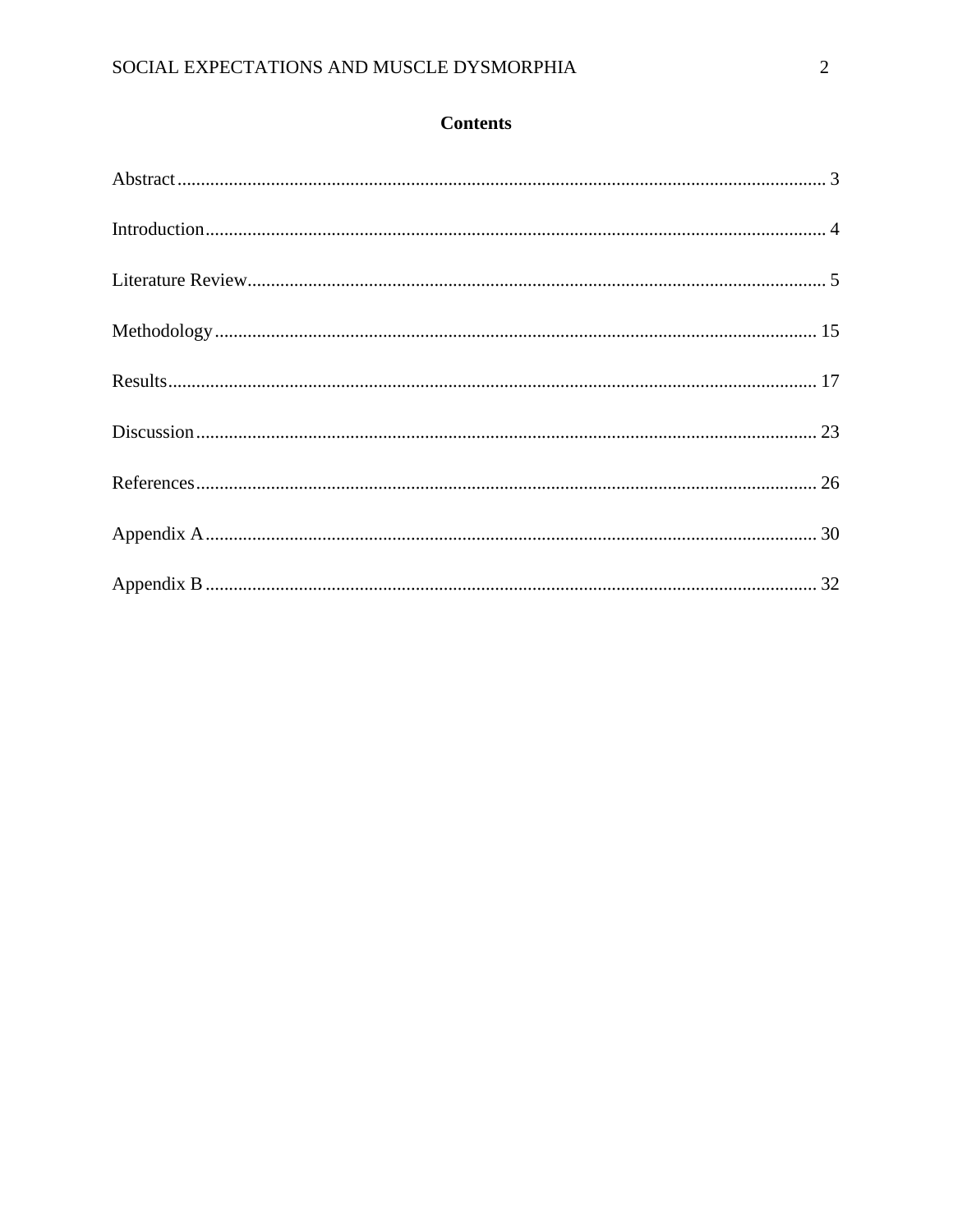#### **Abstract**

<span id="page-3-0"></span>Muscle dysmorphia (MD) is a subtype of body dysmorphic disorder. MD causes the individual to experience significant clinical impairment and distress, specifically regarding their size and muscularity. Individuals suffering from MD are preoccupied with their physical appearance. The prevalence of MD has been shown to be higher in males studying health care professions compared to the general population (Bo et al., 2014). PURPOSE: To investigate the correlation between the risk of an individual developing MD and the presence of unrealistic social expectations. The research question is "How do unrealistic social expectations influence the development of muscle dysmorphia in college-age males studying exercise science?". METHODS: An electronic survey was distributed to all exercise science students at The University of Akron. This survey was targeted exclusively at male students; any responses received by females were not analyzed. The survey consisted of 20 questions that were aimed at determining the individual's risk of developing muscle dysmorphia and determining how likely the individual is to have been influenced by social expectations. The responses were recorded and evaluated using a line of best fits. The correlation coefficient was calculated and evaluated to identify any correlation. RESULTS: Twenty responses were analyzed in the line of best fit. The correlation coefficient was calculated as 0.3583. DISCUSSION: The sample size was too small to make any declarations of correlation. A correlation coefficient of 0.3583 is indicative of a small positive correlation between the risk of an individual developing MD and the presence of unrealistic social expectations.

*Keywords:* muscle dysmorphia, social expectations, body dysmorphia, exercise addiction.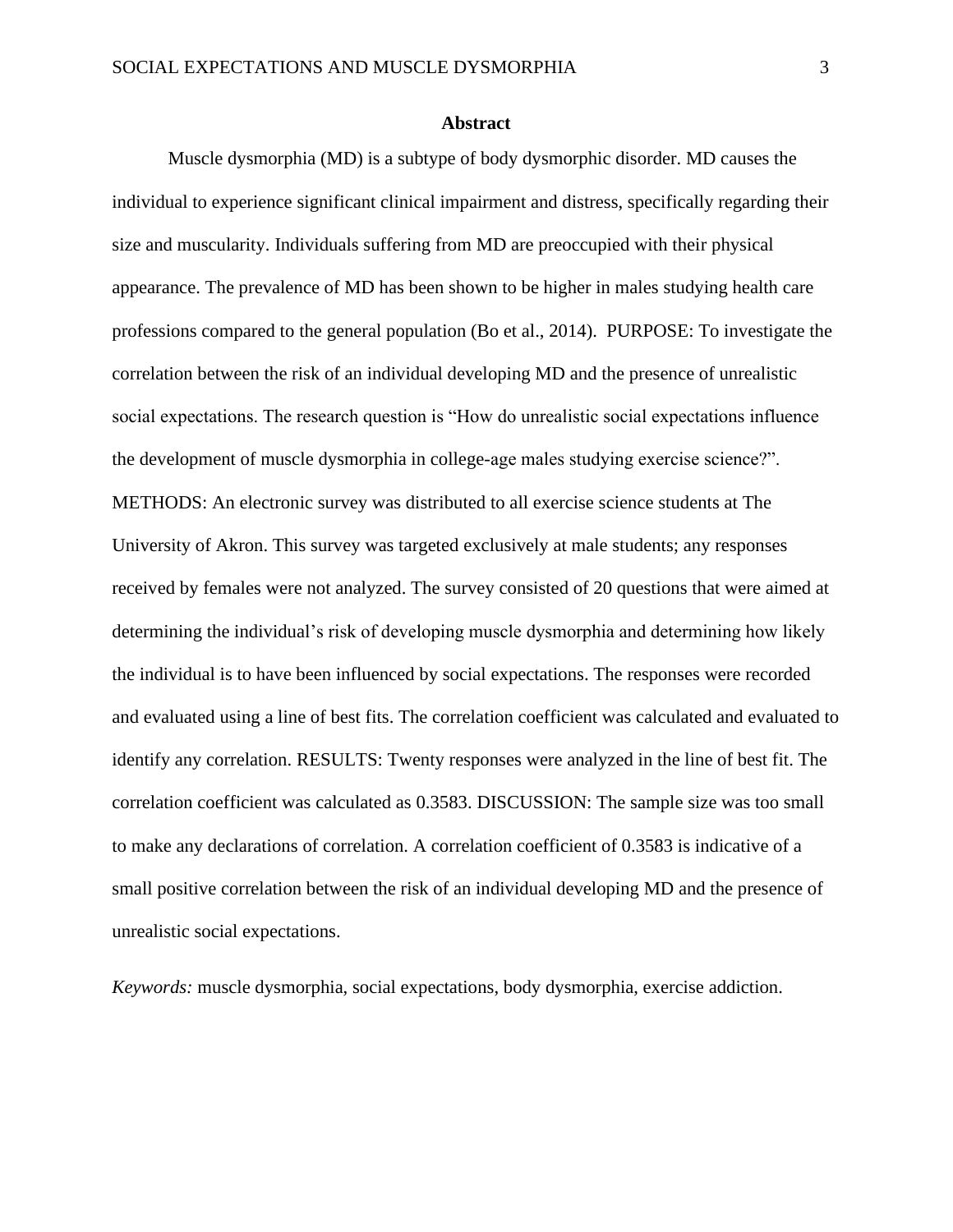#### <span id="page-4-0"></span>**Introduction**

Muscle dysmorphia (MD) is a disorder in which an individual has a preoccupation with a perceived defect in their physical appearance regarding their muscularity (APA, 2013). Individuals with this disorder can be addicted to the process of maintaining a certain body image. This addiction can lead to them performing many repetitive harmful behaviors such as excessive exercise and drug abuse (Foster et al., 2015). The presence of MD is greatly associated with clinical depression with 75% of those diagnosed with MD also experiencing clinical depression. Individuals with MD also possess higher suicide rates than the general population (Phillips  $\&$ Hollander, 2008).

This study focused on the relationship between the risk of muscle dysmorphia and unrealistic social expectations. Muscularity is emphasized in men in the media which can lead to young men being placed under unrealistic pressure to possess a certain amount of muscularity. These expectations are exclusive to men, which is the reason behind the decision to only focus on men in this study. It has been shown that college-age students studying health care professions are at an increased risk of developing MD (Bo et al., 2014). This study gives insight into the relationship between the risk of MD and unrealistic social expectations in male exercise science students at a public urban university located in the Midwest. It is possible that these expectations that are propagated by the media are in fact a factor in the development of MD in young men.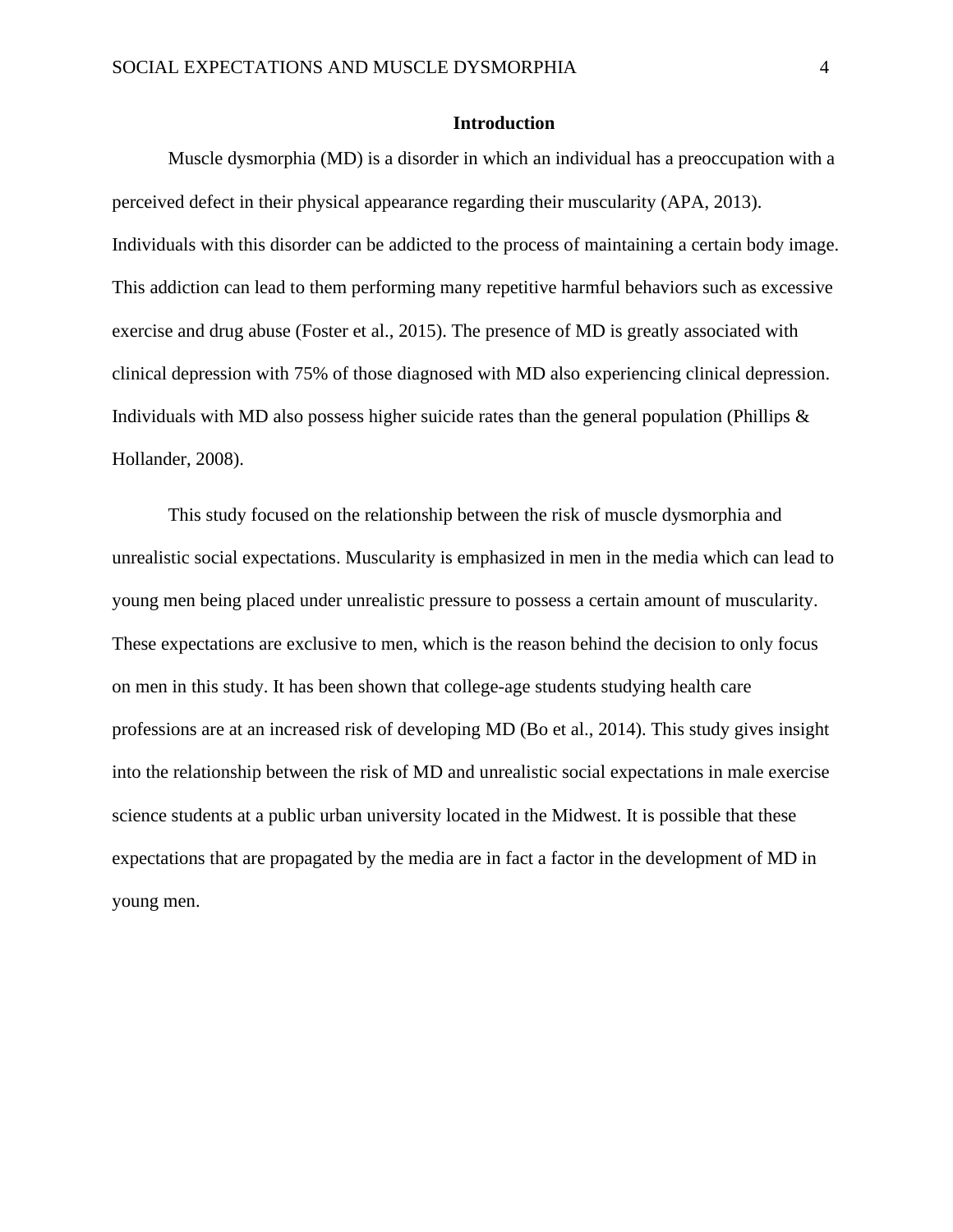#### **Literature Review**

#### <span id="page-5-0"></span>**Muscle Dysmorphia**

Muscle dysmorphia is classified as a subtype of body dysmorphic disorder (BDD). The *Diagnostic and Statistical Manual of Mental Disorders*, *5th ed*. or DSM–5 (American Psychiatric Association [APA], 2013) defines BDD as a preoccupation with one or more perceived defects in physical appearance that are not observable by others. To be diagnosed, the individual must have engaged in some repetitive behaviors in response to their perceived defects in physical appearance. Their preoccupation with their physical appearance also must cause clinically significant distress or impairment. Their concerns with their physical appearance are also not better described as concerns of body fat or weight (APA, 2013).

When looking specifically at muscle dysmorphia, the individual is focused on their body's lack of size and muscularity (APA, 2013). The prevalence of muscle dysmorphia is relatively unknown. The prevalence of BDD is documented as 1.4-2.2% of men. It is estimated that 22% of BDD cases meet the criteria for muscle dysmorphia (Blashill et al., 2020). This study compared patients diagnosed with BDD and muscle dysmorphia, comparing the symptoms of each disorder and their severity. It was found that patients diagnosed with MD are more prone to violence, more emotionally restricted, and more focused on portraying themselves as masculine. It was also found that patients with muscle dysmorphia experience more severe symptoms than those with BDD. Some symptoms and characteristics of people who are suffering from muscle dysmorphia include spending more than 3 hours per day thinking about becoming more muscular, believing that they cannot control their weightlifting habits, engaging in diet and exercise practices that interfere with their daily lives, avoiding social settings due to muscularity concerns, and engaging in activities with the goal of hiding their bodies, such as wearing loose-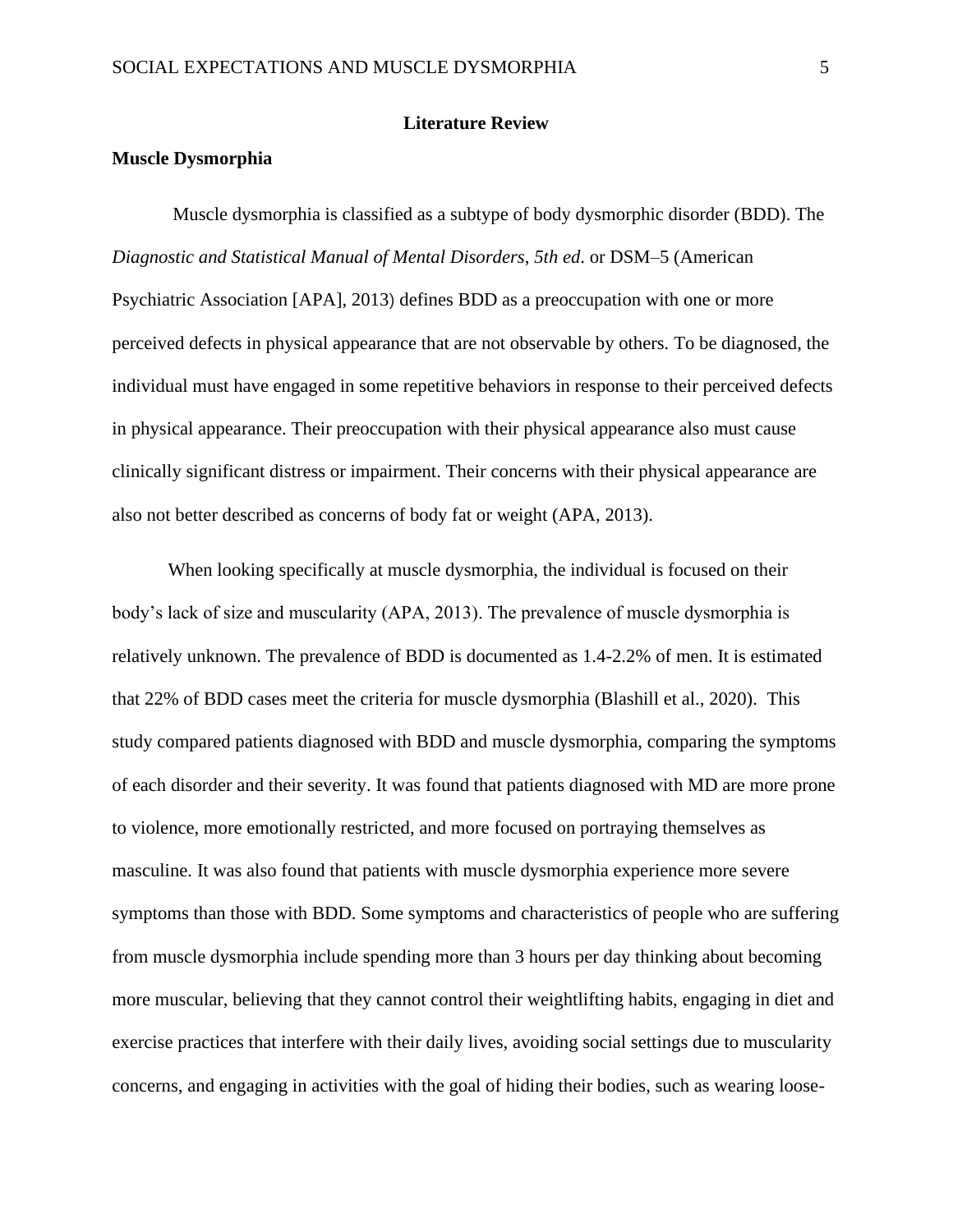fitting clothing (Tod et al., 2016). It can be difficult to identify individuals with muscle dysmorphia as many of the activities that are used to identify muscle dysmorphia can be difficult to label as pathological. It can be difficult to distinguish muscle-building activity from standard physical activity (Tod et al., 2016).

The nature of MD as a disorder has been widely debated. It has been argued that it should be classified as a body dysmorphic disorder, an eating disorder, an obsessive-compulsive disorder, and a behavioral addiction. The DSM-5 classification refers to it as a subtype of body dysmorphic disorder, but there has been discourse calling to change that classification. An article by Foster et al., (2015) argues that MD is better classified as an addiction to body image. Muscle dysmorphia is defined by the individual's obsession with their body size and muscularity. The individual continually engages in repetitive harmful behaviors to maintain a misconstrued body image. Foster et al., (2015) claims that the act of attempting to maintain a certain body image is an addictive behavior and may consist of a variety of different actions.

There are many significant clinical symptoms and comorbidities related to muscle dysmorphia since it is a disorder that is defined by the presence of multiple manifestations (Leone et al., 2005). The preoccupation with appearance is the defining feature of body dysmorphic disorder, and for muscle dysmorphia it is the preoccupation with the size/muscularity of the body that defines the condition. These preoccupations occur for 3-8 hours per day on average (Phillips & Hollander, 2008). The presence of delusions is another symptom of muscle dysmorphia. Individuals with muscle dysmorphia experience delusions regarding the size and muscularity of their bodies. They also experience delusions regarding how they are viewed by others. They may believe that other people are constantly looking at them and judging them based on their muscularity (Phillips & Hollander, 2008). Another common symptom is the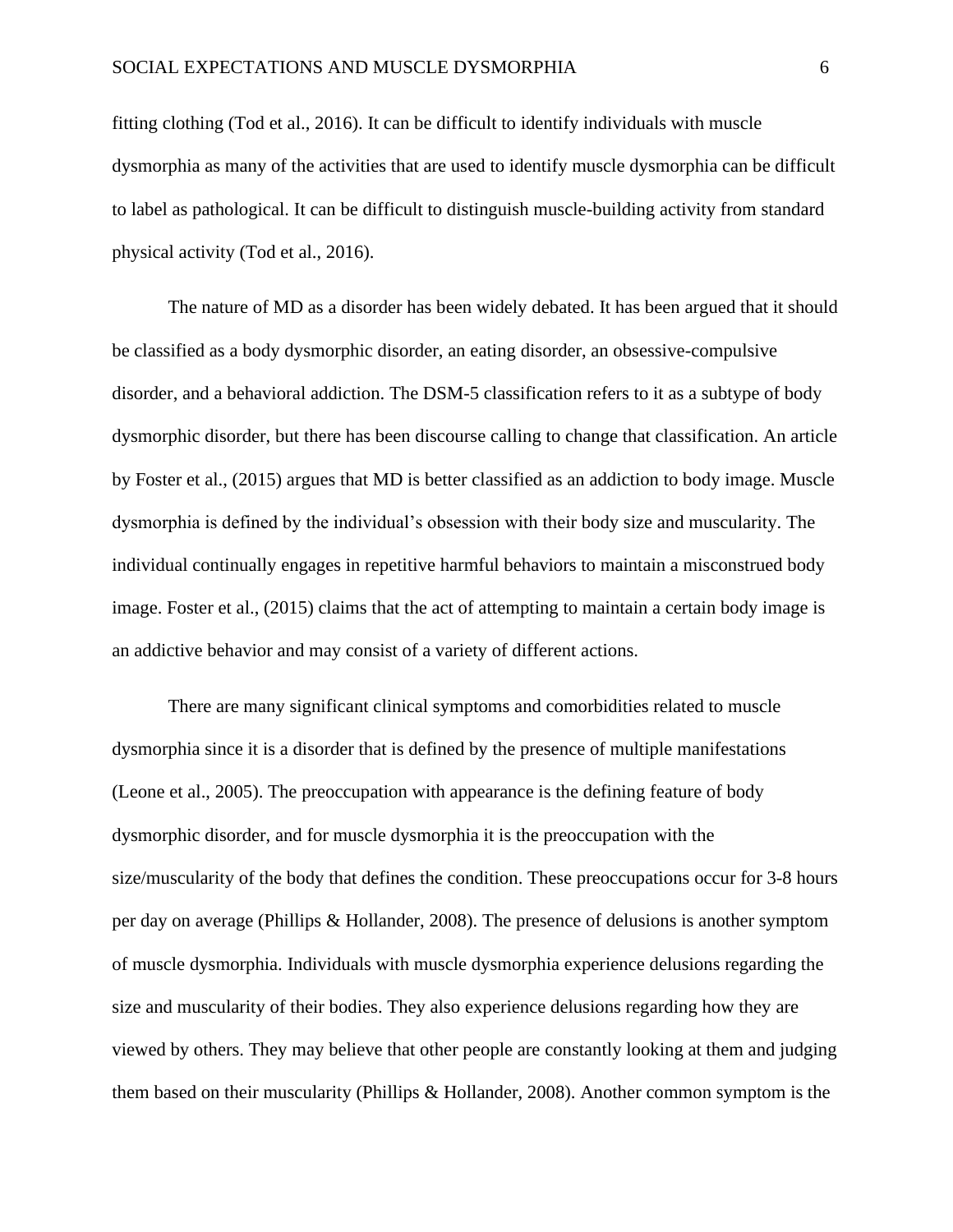performance of compulsive behaviors. Some examples of these behaviors include constant comparing to others, constant self-checking in mirrors, and constantly changing clothing. In a study conducted by Pope et al. (2005) it was shown that individuals who have been diagnosed with MD are more likely to engage in multiple compulsive behaviors than individuals diagnosed with body dysmorphic disorder. Individuals diagnosed with MD are also more likely to engage in dangerous behaviors such as drug abuse (Pope et al., 2005). Muscle dysmorphia is highly associated with clinical depression. It occurs in 75% of individuals diagnosed with muscle dysmorphia. Suicide rates for individuals diagnosed with muscle dysmorphia are higher than the general population and higher than other mental illnesses (Phillips & Hollander, 2008).

When looking at specific populations of men that are at risk for muscle dysmorphia, it is important to look at young men who are involved in weightlifting. It has been shown that traits of muscle dysmorphia are more prevalent in college students studying health care professions. The nature of their studies leads them to desire increased muscularity (Bo et al., 2014). It has also been shown that weightlifters are more susceptible to developing muscle dysmorphia. These individuals are likely to desire larger muscle mass despite already having significant muscle mass. These individuals are more likely to be dissatisfied with their muscularity than people who engage in other types of physical activity (Choi et al., 2002).

#### **Prevalence**

The prevalence of muscle dysmorphia is difficult to accurately quantify as MD is not always screened for and can go undiagnosed in many individuals. It is commonly estimated that 100,000 men in the United States suffer from muscle dysmorphia (Tod et al., 2016). It is difficult to know if this measure is accurate. It has been shown that the prevalence of muscle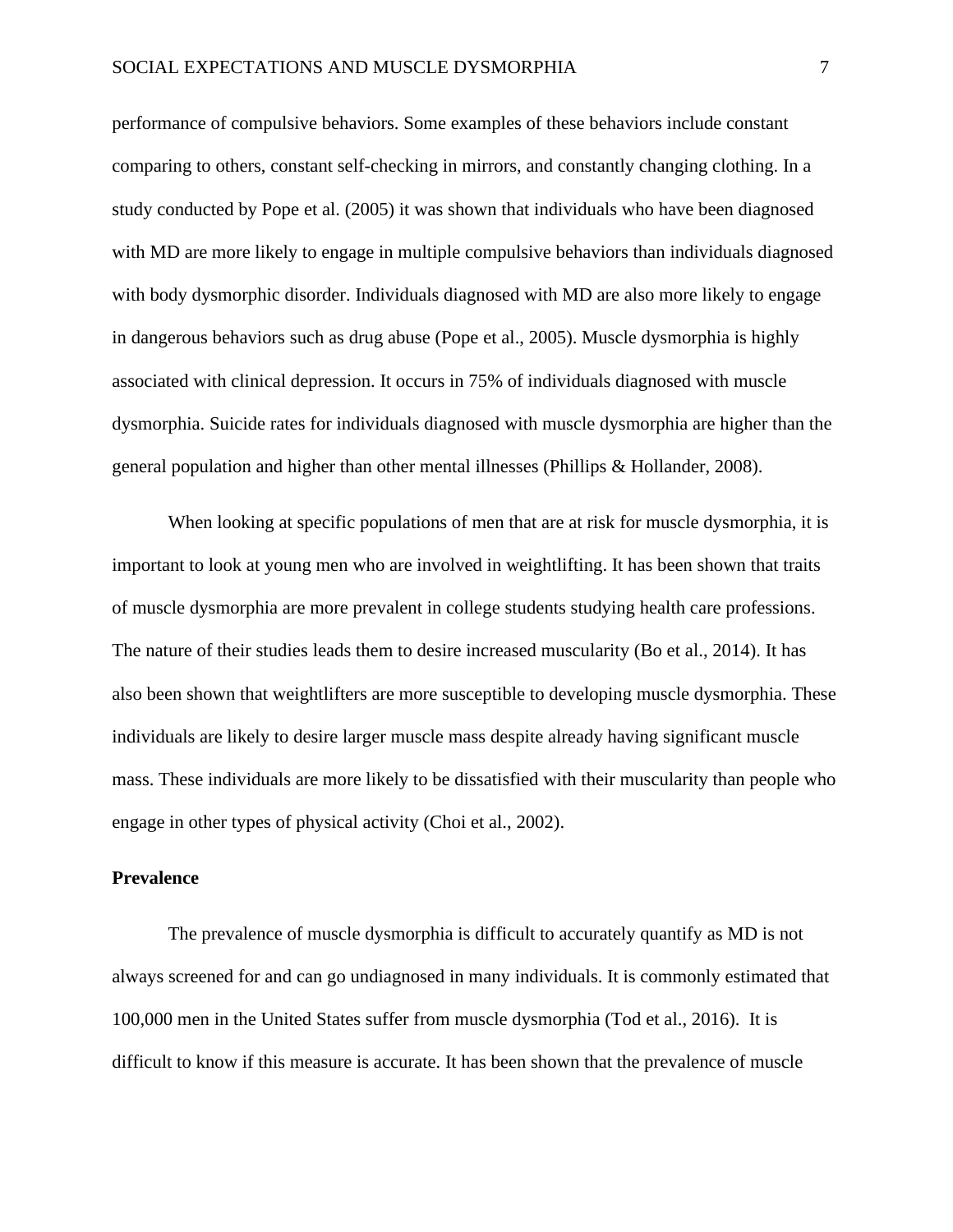dysmorphia is higher when observing bodybuilders or weightlifters compared to the general population (Tod et al., 2016).

A survey of 3,618 adolescent Australians between the ages of 11-19 years conducted by Mitchison et al., (2021) aimed to identify the prevalence of muscle dysmorphia among these individuals. The results of this study concluded that muscle dysmorphia had a prevalence of 2.2% in adolescent boys. It also showed a slight association between muscle dysmorphia and older-aged adolescents. These findings suggest that muscle dysmorphia is relatively common in young men. It is important to note that these findings may be inaccurate as the identification of muscle dysmorphia in these young men was not verified by a medical professional.

A survey focusing on men in the military and how the prevalence among that demographic compares to the general population showed that they are at a greater risk for muscle dysmorphia when compared to the general population. Thirteen percent of the men surveyed met the criteria for muscle dysmorphia, which was significantly higher than the general population rate which is stated to be 2.4% (Campagna & Bowsher, 2016). The researchers suggest that the higher rates of muscle dysmorphia in the military may be caused by societal pressure for service members to meet a certain body type (Campagna & Bowsher, 2016). The pressure to look a certain way can be a driving force in the development of muscle dysmorphia.

A study focusing on a group of Pakistani bodybuilders looked to identify the prevalence of muscle dysmorphia among bodybuilders who have been regular gym-goers for at least 2 years. This study identified that 58.3% of the individuals showed signs suggestive of muscle dysmorphia (Bashir et al., 2021).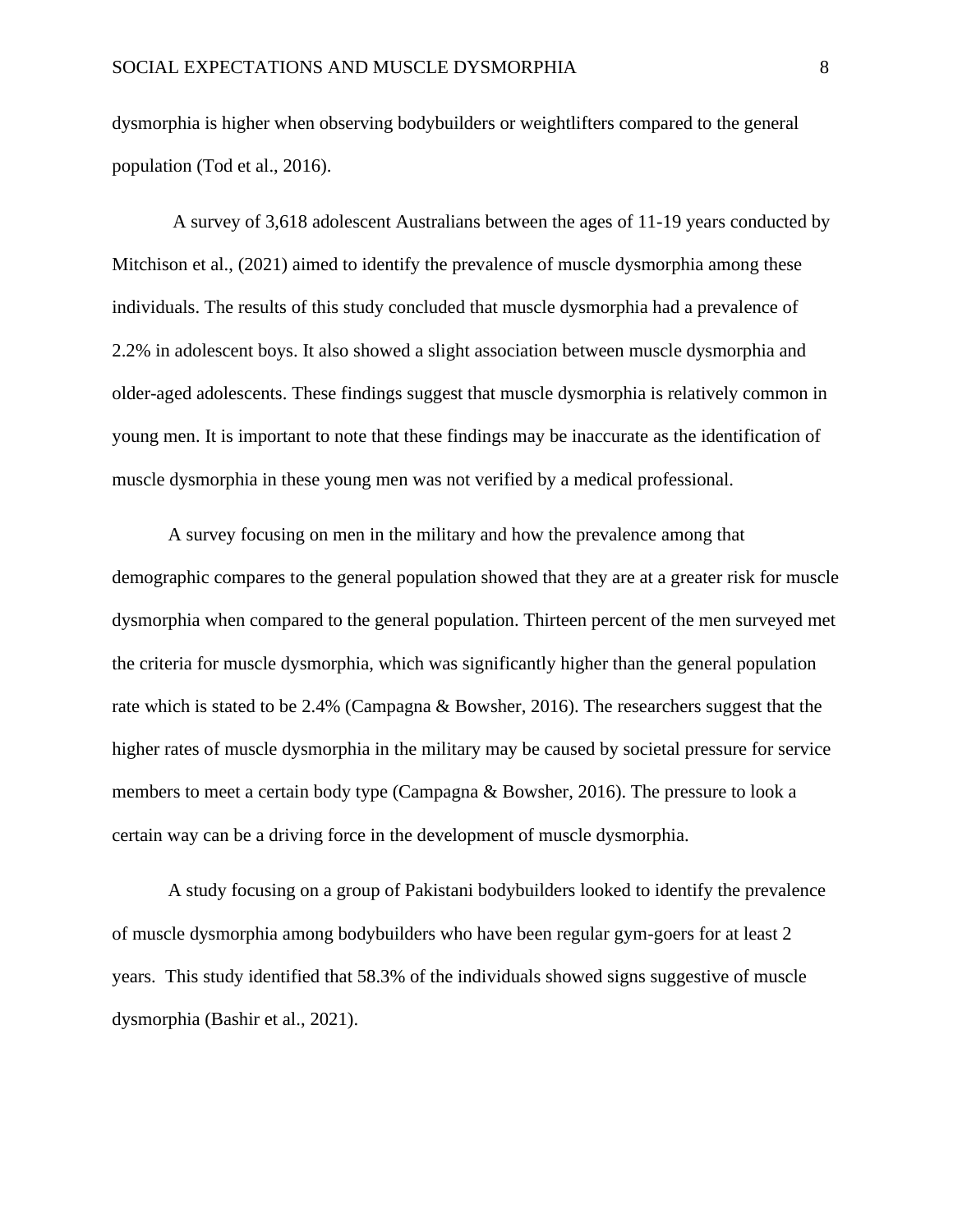Current literature shows one thing in common: men who feel the need to increase their muscularity are more at risk for developing muscle dysmorphia. It is possible that men who feel pressure to attain a certain physique or level of strength are inherently more at risk of developing muscle dysmorphia.

#### **Exercise Addiction**

Exercise addiction is one of the most observable symptoms in individuals with muscle dysmorphia. Exercise addiction can be difficult to identify, as many individuals exercise regularly, and determining when it becomes an addiction is challenging. Exercise is generally encouraged so the process of classifying when it has been taken too far can be difficult. Exercise addiction becomes pathological when it begins to cause social and physical harm to the individual performing the exercise (Szabo et al., 2015).

One of the ways that health practitioners screen for exercise addiction is by using the Exercise Addiction Inventory, which is a screening tool that asks six questions each looking into a different addiction component. The components it screens for are salience, conflict, mood modification, tolerance, withdrawal, and relapse (Griffiths et al., 2005). It uses these questions to determine if the individual is showing any signs of being addicted to exercise. The Exercise Addiction Inventory was validated in a study done by Lichtenstein and Jensen (2016). The study looked to evaluate the psychometric properties of the Exercise Addiction Inventory by presenting the screening tool to 634 CrossFit athletes. The screening tool was found to be valid when looking to identify exercise addiction (Lichtenstein & Jensen, 2016).

Another option to define exercise addiction is the DSM-5's criteria for defining dependence. An article by Freimuth et al. (2011) looks to identify exercise addiction according to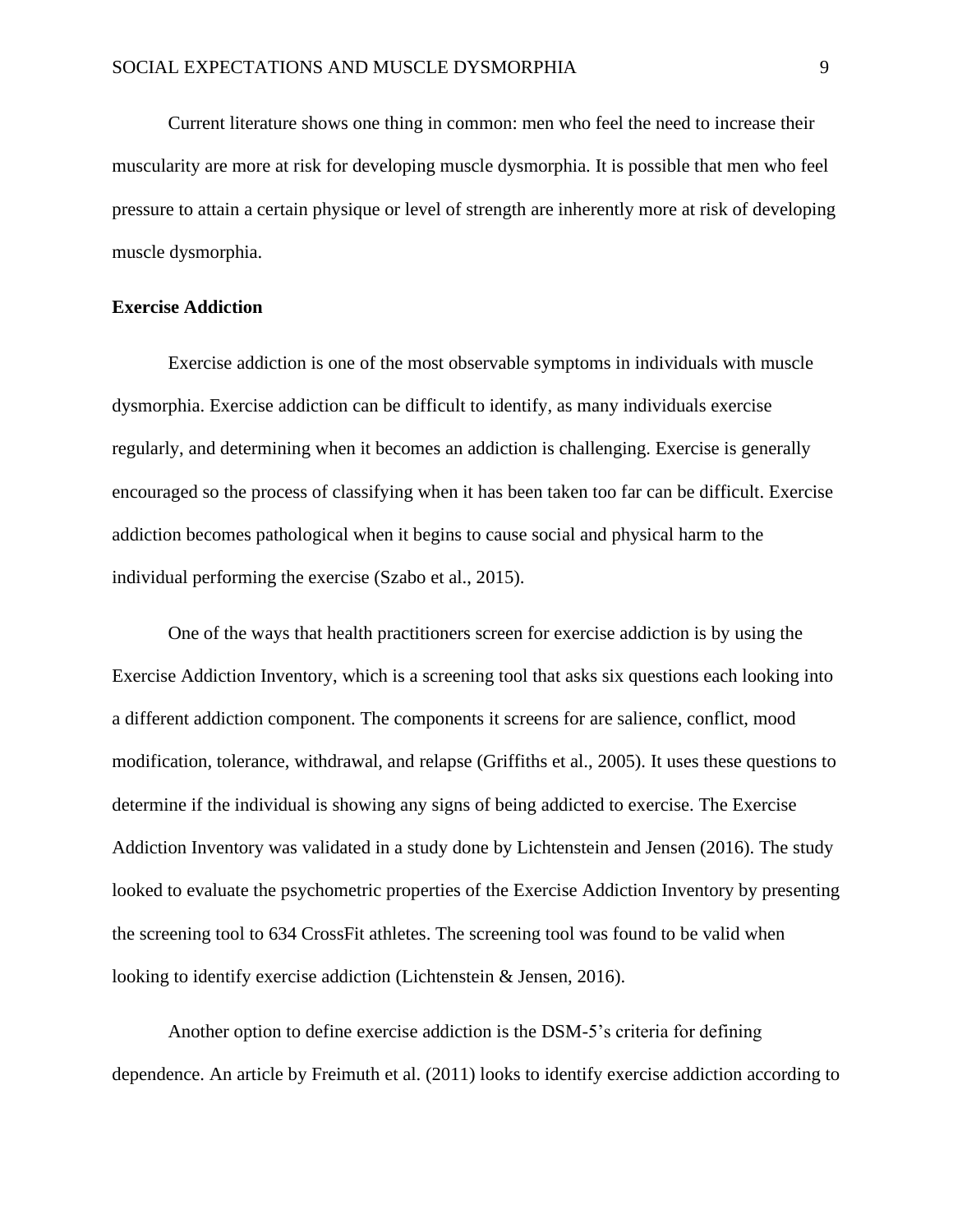these DSM-5 criteria: tolerance, withdrawal, lack of control, intention effects, time, reduction in other activities, and continuance. These are common criteria used to determine substance dependence, and they can be used to determine exercise dependence as well. An individual is showing tolerance if they increase exercise intensity to feel a sense of accomplishment rather than to see improvements. Withdrawal can be seen if the individual experiences anxiety, irritability, or restlessness when missing exercise sessions. Lack of control refers to the inability to reduce the amount of exercise. Intention effects refer to the individual's inability to stick to a plan and consistently does more exercise than intended. Time refers to the great amount of time that the individual devotes to exercise. Reduction in other activities can be seen when other social or recreational activities are cut out of the individual's life to make more room for their exercise habits. Continuance refers to the individual continuing their exercise habits despite being aware of the negative effects that it is having on them and their life (Friemuth et al., 2011). These factors line up with the DSM-V's diagnostic criteria for substance addiction and are a good start when looking to identify exercise addiction in an individual. It is important to be able to identify exercise addiction as it is one of the common symptoms of muscle dysmorphia.

An article by Macfarlane et. al. (2016) looked to identify some features of exercise addiction. The article focuses on three major features of exercise addiction. These features are negative perfectionism, obsessive-compulsive drive, and self-worth compensation. Negative perfectionism was identified as one of the characteristics common in individuals with exercise addiction. This negative perfectionism can surface as unrealistic self-expectations or a fear of not being dedicated to an exercise program. Pressure from outside sources such as coaches and parents can instill this fear of not meeting expectations which leads to this negative perfectionism. The obsessive-compulsive drive is another feature that can be seen in individuals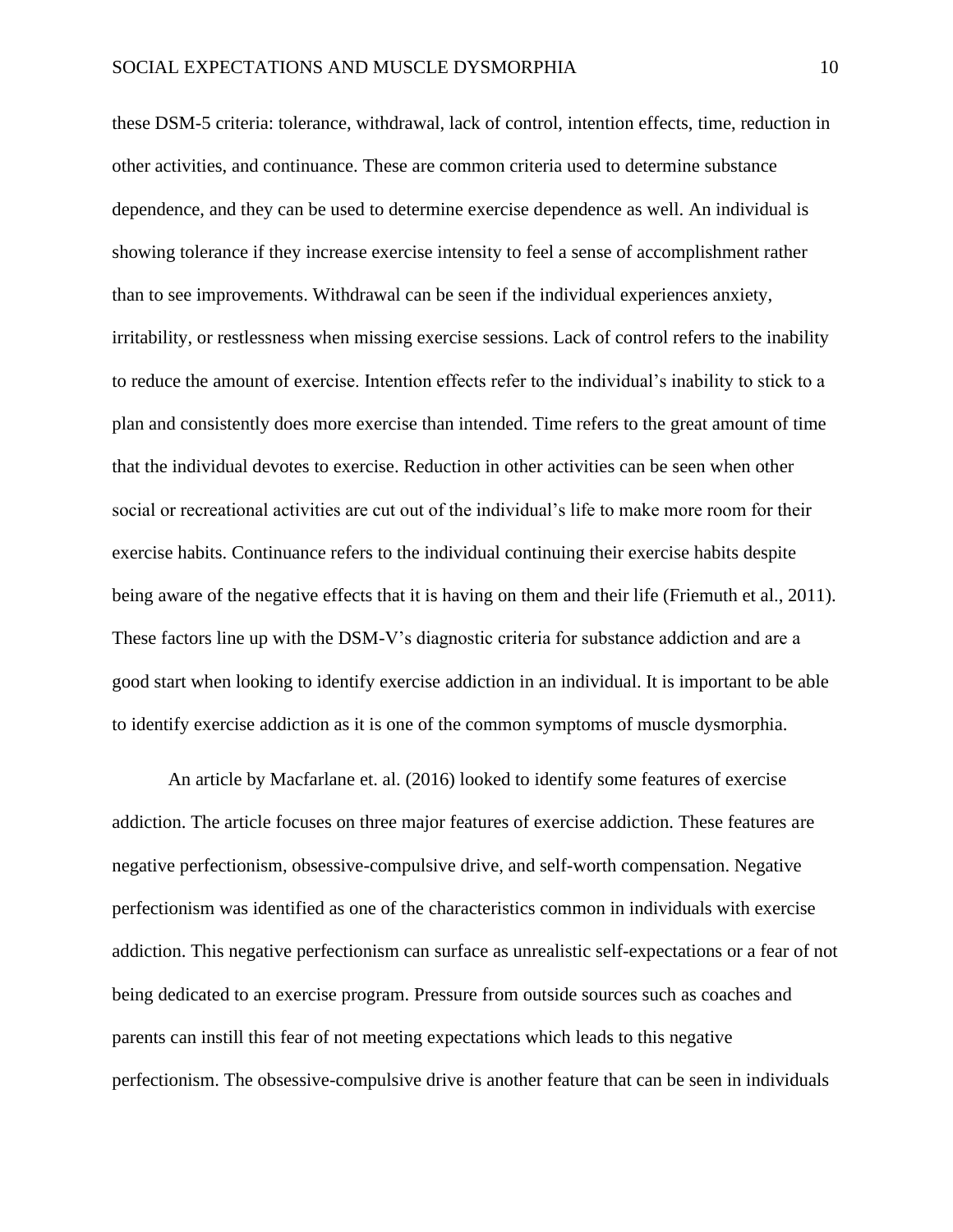with exercise addiction. This drive surfaces as an inability to take rest days and experiencing a craving for exercise. People with this feature have rigid exercise plans that cause mental and physical harm as well as detract from other portions of their lives. Self-worth compensation refers to the idea that individuals who are addicted to exercise rely on it to raise their feelings of self-worth. Individuals experience negative effects such as withdrawal when they are unable to complete their exercise (Macfarlane et al., 2016). This leads to a fear of anything that could prevent them from exercising and causing them to neglect other responsibilities in their lives.

These factors that contribute to exercise addiction are important to understand as exercise addiction is something that is common in individuals with muscle dysmorphia. These factors can overlap between the two conditions, and it is important to understand how an individual may develop an exercise addiction, as it may make the underlying cause of their muscle dysmorphia more apparent. Ultimately, muscle dysmorphia and exercise addiction are two separate conditions that feed into each other and the relationship between the two is an important one to consider.

#### **The Muscular Ideal**

The muscular ideal is something that is propagated by the media and is observed by young men across the world. Body image is something that is very important to young men as they develop into adults. Body image concerns for young men typically center around their muscularity. The muscular ideal that is portrayed by men in the media can be a key factor in the development of body dissatisfaction in young men, which in turn can lead to an increased risk of muscle dysmorphia. Many young men are invested in their appearance and are at high risk to develop body dissatisfaction (Vuong et al., 2021). It is important to look at how muscularity is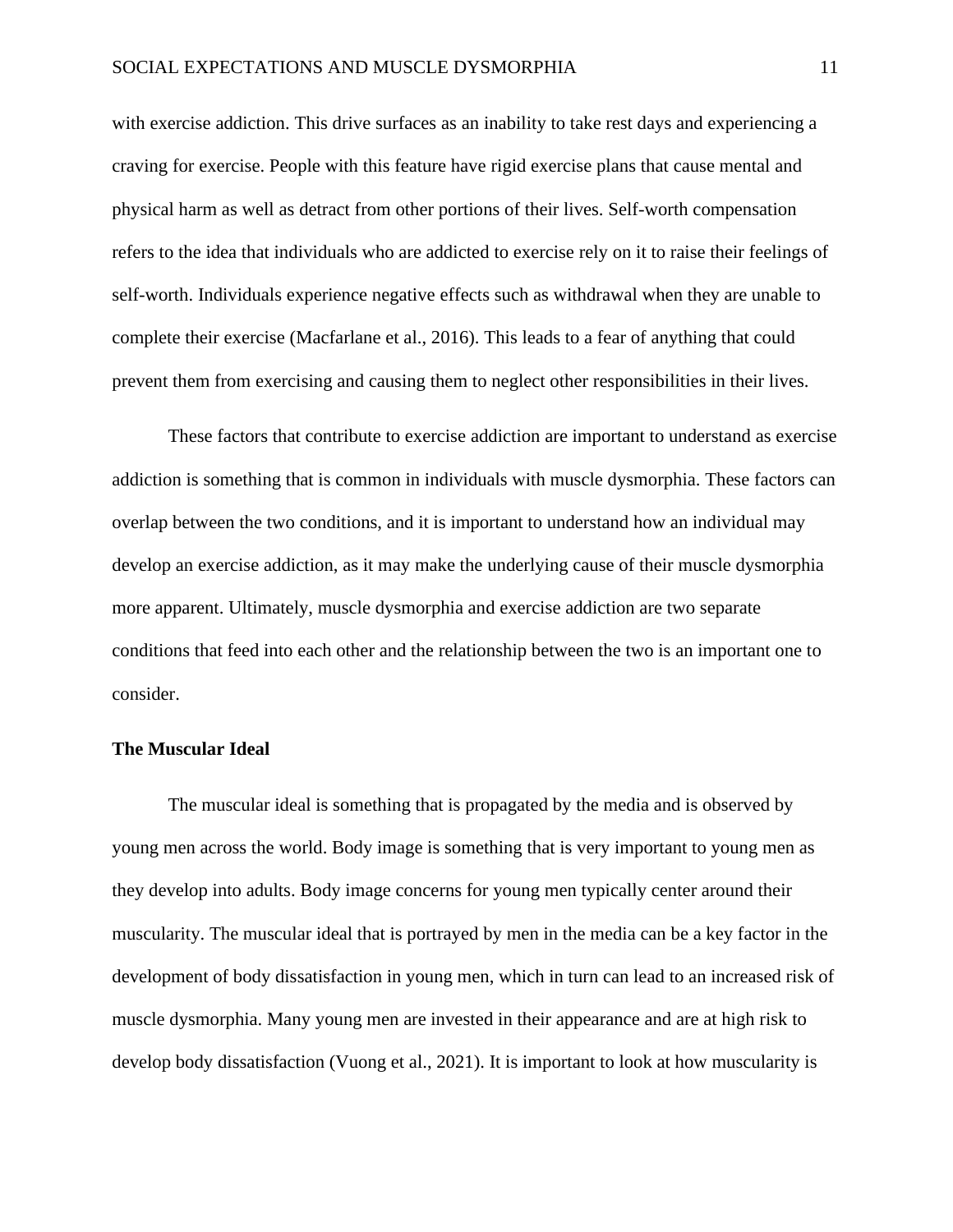portrayed in the media to see if it is a factor in the development of muscle dysmorphia in young men.

Modern social media allows young people to be exposed to more unrealistic role models. A study done by Vuong et al. (2021) focused on the relationship between social media use and body dissatisfaction. This study found that there was a positive correlation between social media use and body dissatisfaction in both boys and girls. The conclusion of this study is that young men's body dissatisfaction is focused on their muscularity. A study conducted by Uchôa (2019) looked to expand upon this conclusion by focusing on the potential influence of the media on body dissatisfaction and the development of eating disorders. This study concluded that social media usage increases body dissatisfaction in men and women, and body dissatisfaction increases the likelihood of an individual developing an eating disorder (Uchôa et al., 2019). The results of these studies support the theory that social media propagates unrealistic expectations toward young men which leads them to compare themselves to the men on these platforms. These comparisons lead to young men becoming dissatisfied with their bodies and in particular their muscularity.

One of the root causes of body dissatisfaction for many young men is the desire to impress their peers. The portrayal of muscularity in the media skews the view of what a realistic physique is for young men. A study conducted by de Vries et al. (2016) focused on how social media usage and peer feedback can relate to body dissatisfaction in adolescents. This study recognized that body dissatisfaction through social media use is not due solely to the exposure to these unrealistic appearances but is instead due to the related conversations had with peers (de Vries et al., 2016).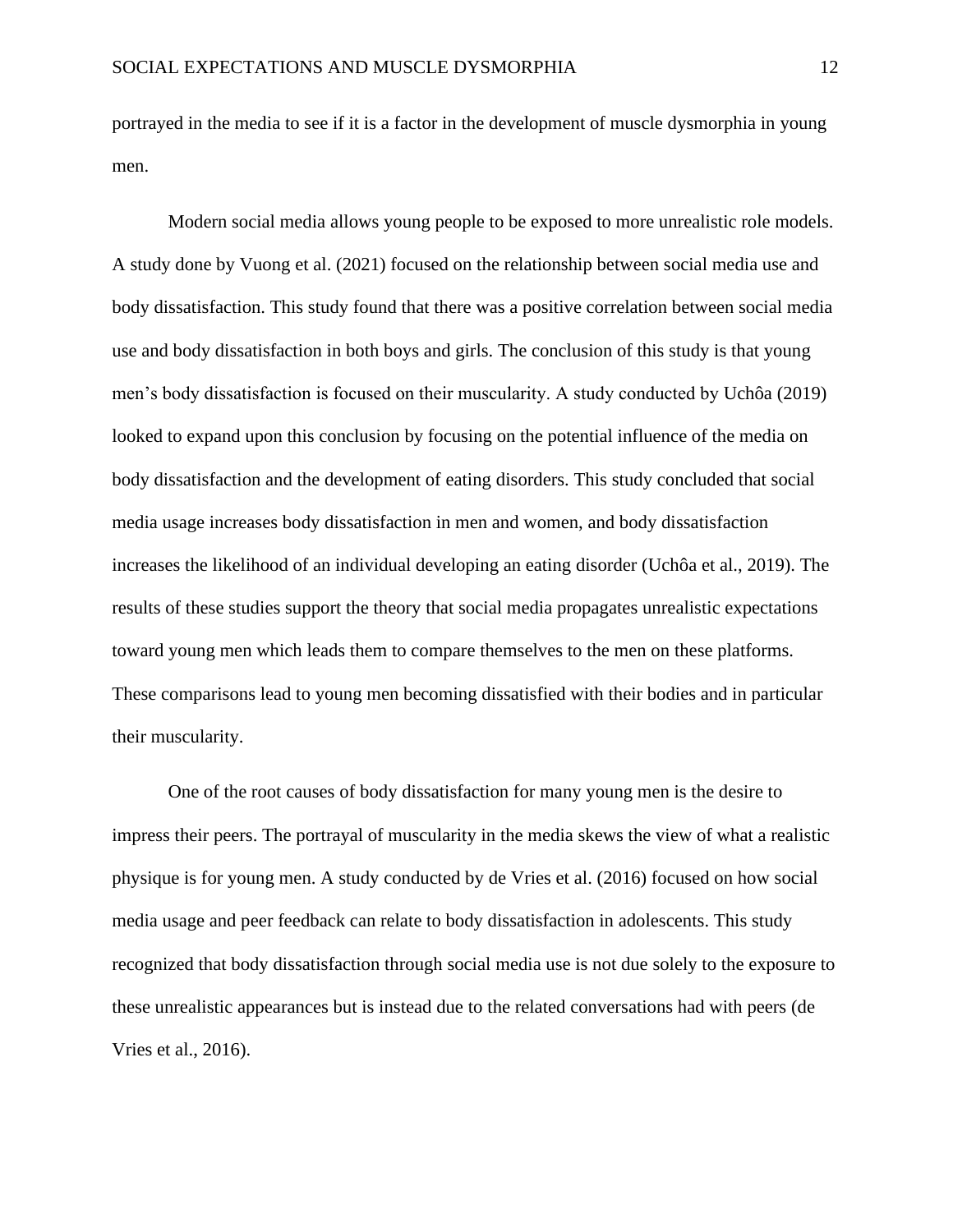It has been established that the use of social media can lead to body dissatisfaction, but further research is needed to understand what content on these sites is responsible. Social media sites have a wide range of content from a variety of sources. A literature review by Goodyear (2020) investigated the different types of content on social media sites and the pros and cons of social media on health. This review mentions how social media use can create an environment that promotes personal judgment, ridicule, and criticism. It also is stated that young people can become addicted to positive feedback given by peers. This addiction can lead to the individual undergoing drastic measures to keep their body in a state that they perceive as acceptable. This could include excessive exercise, diet plans, or even steroid usage. The review mentioned content from sources such as celebrities as potentially harmful to young people. Celebrities often portray unrealistic bodies which can negatively affect an individual's body image. It suggests that more positive health-related resources be promoted on these sites rather than content focused on the showing of unrealistic physiques.

A study by Wang et al. (2019) looked at how body dissatisfaction develops over the lifespan from adolescence to middle adulthood. This study viewed how body dissatisfaction changed over the course of 15 years. It was found that body dissatisfaction remained relatively constant from adolescence to middle adulthood. This adds further validity to studies focused on body dissatisfaction in adolescents, as the same levels of body dissatisfaction are likely to continue into adulthood and beyond. It is important to understand how social media can influence the development of body dissatisfaction in young men, as body dissatisfaction is a key contributor to muscle dysmorphia.

#### **Disordered Eating**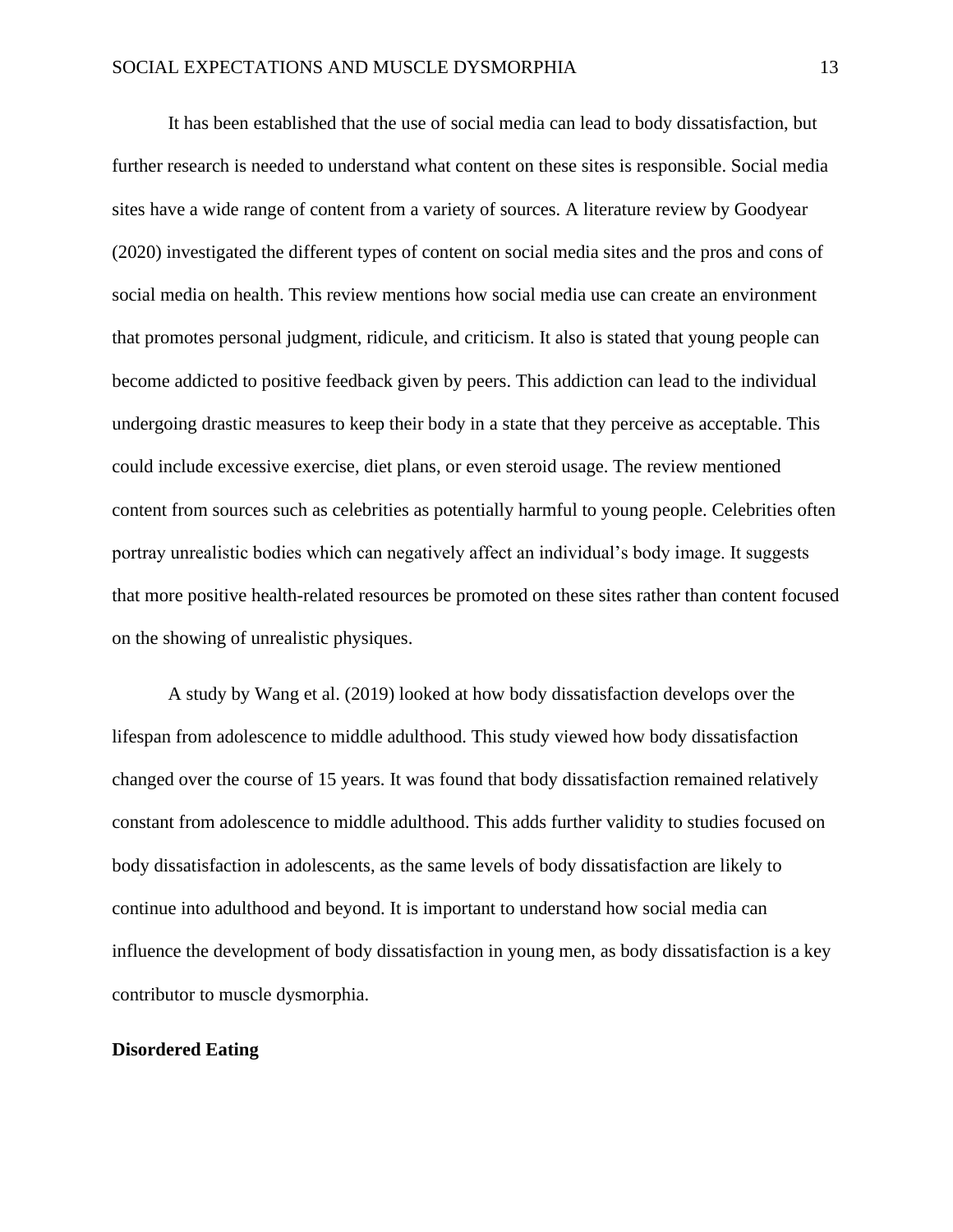Disordered eating is a major symptom of muscle dysmorphia and having a warped perception of what is an attainable level of muscularity. An article by Griffiths et al. (2013) examined the relationship between a drive for increased muscularity and disordered eating. Typical eating habits of an individual looking to increase muscularity involve increasing protein intake, increasing liquid calorie intake, and restricting intake of fats and carbohydrates. Disordered eating habits can be characterized by interrupting everyday activities to eat frequently, continuing to eat despite feeling full, eating as frequently as every 2 hours, and consuming appearance-enhancing drugs such as steroids or other substances. This article points out the lack of recognition these habits receive as disordered and that they should be recognized as potentially harmful. These eating habits are indicative of muscle dysmorphia and need to be recognized as such to allow for better treatment of the disorder (Cafri et al., 2005).

#### **Treatment of Muscle Dysmorphia**

Muscle dysmorphia is a complex disorder and can be difficult to treat effectively. The first step in effectively treating muscle dysmorphia is identifying the disorder in an individual. As stated previously, it is difficult to identify muscle dysmorphia in a person because it can be hard to differentiate between healthy individuals and those suffering from the psychological symptoms of muscle dysmorphia. There is no specific treatment method that has been proven to effectively treat muscle dysmorphia. A study by Leone et al. (2005) focused on some of the potential treatment methods for muscle dysmorphia. This study identifies antidepressant medications as an effective treatment method for severe muscle dysmorphia. It also suggests the use of cognitive-behavioral therapy to treat muscle dysmorphia. However, these measures are not recommended for milder cases. The article recommends rethinking the way we view men's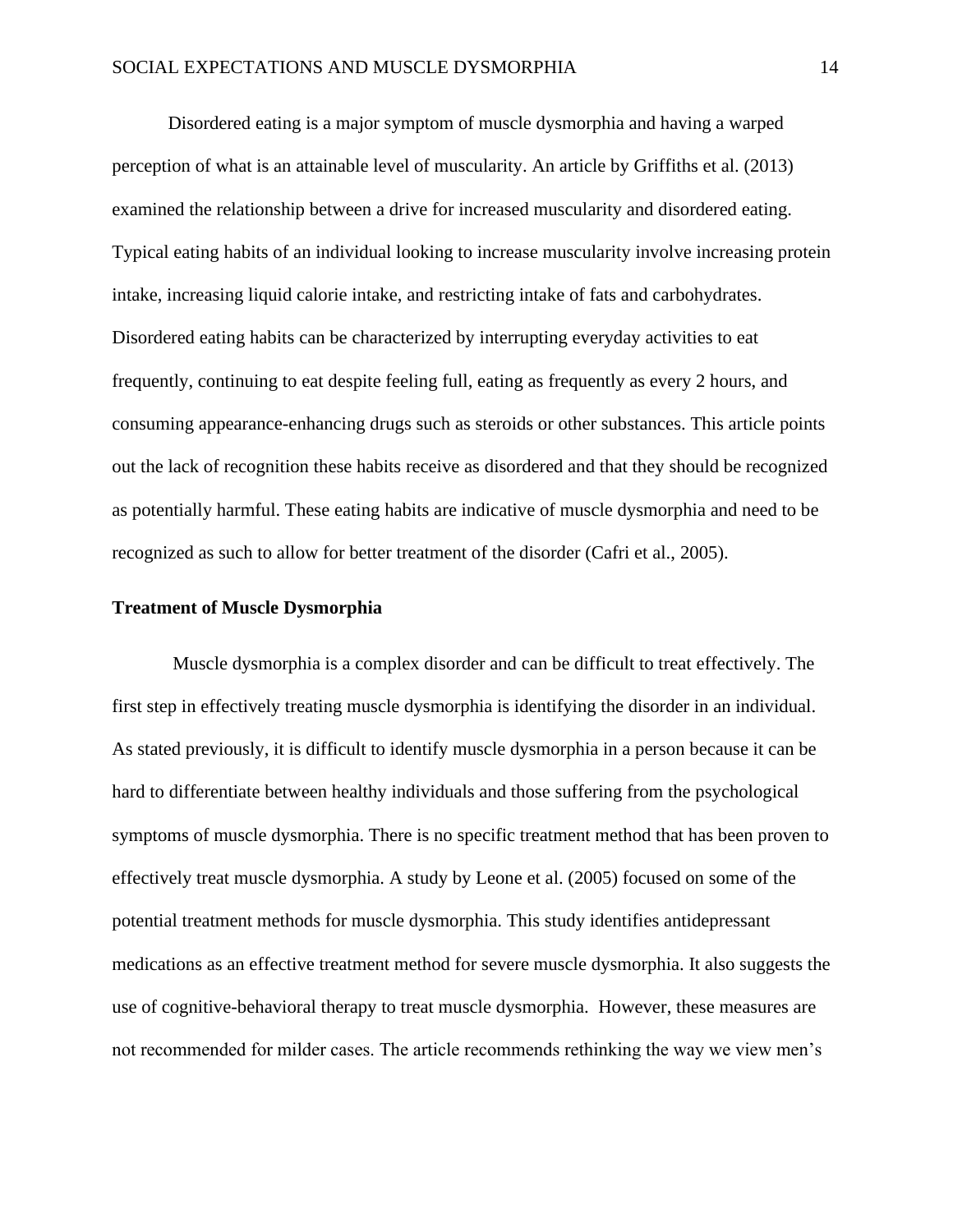body image as a society to encourage men to be open with their feelings (Leone et al., 2005). This is an important step in preventing and rehabilitating muscle dysmorphia.

#### **Muscle Dysmorphic Disorder Inventory**

The Muscle Dysmorphic Disorder Inventory (MDDI) is a screening tool used to classify if an individual is at risk of muscle dysmorphia (Hildebrandt et al., 2004). It consists of 13 different questions with responses measured on a 1-5 Likert scale. It focuses on three factors that are present in individuals at risk for muscle dysmorphia: a drive for size, a functional impairment, and an appearance intolerance. Specific questions are correlated with each of these three specific factors. The MDDI has been validated in multiple countries and was used in this study to assess the presence of symptoms associated the muscle dysmorphia and determine their risk of developing the disorder.

#### **Methodology**

<span id="page-15-0"></span>This survey was approved by the author's university Institutional Review Board. This survey was created in Microsoft Forms (Microsoft Corporation, Redmond, Washington), version 2203, and distributed via email through an advising portal on the university's learning platform (Desire to Learn, Kitchener, Ontario) to all exercise science students currently enrolled at The University of Akron (N=326). A written informed consent form was not collected, as all responses were anonymous. The informed consent was included in the recruitment email, and it was made clear to participants that beginning the survey would act as completion of the informed consent. The recruitment email and consent form are included as Appendix A. The goal of this research was to target males, so the initial question asked for gender and ended the survey if any answer other than male was selected. Age and exercise history were also collected to allow for further grouping of the results. Reminder emails were sent twice, once one week before the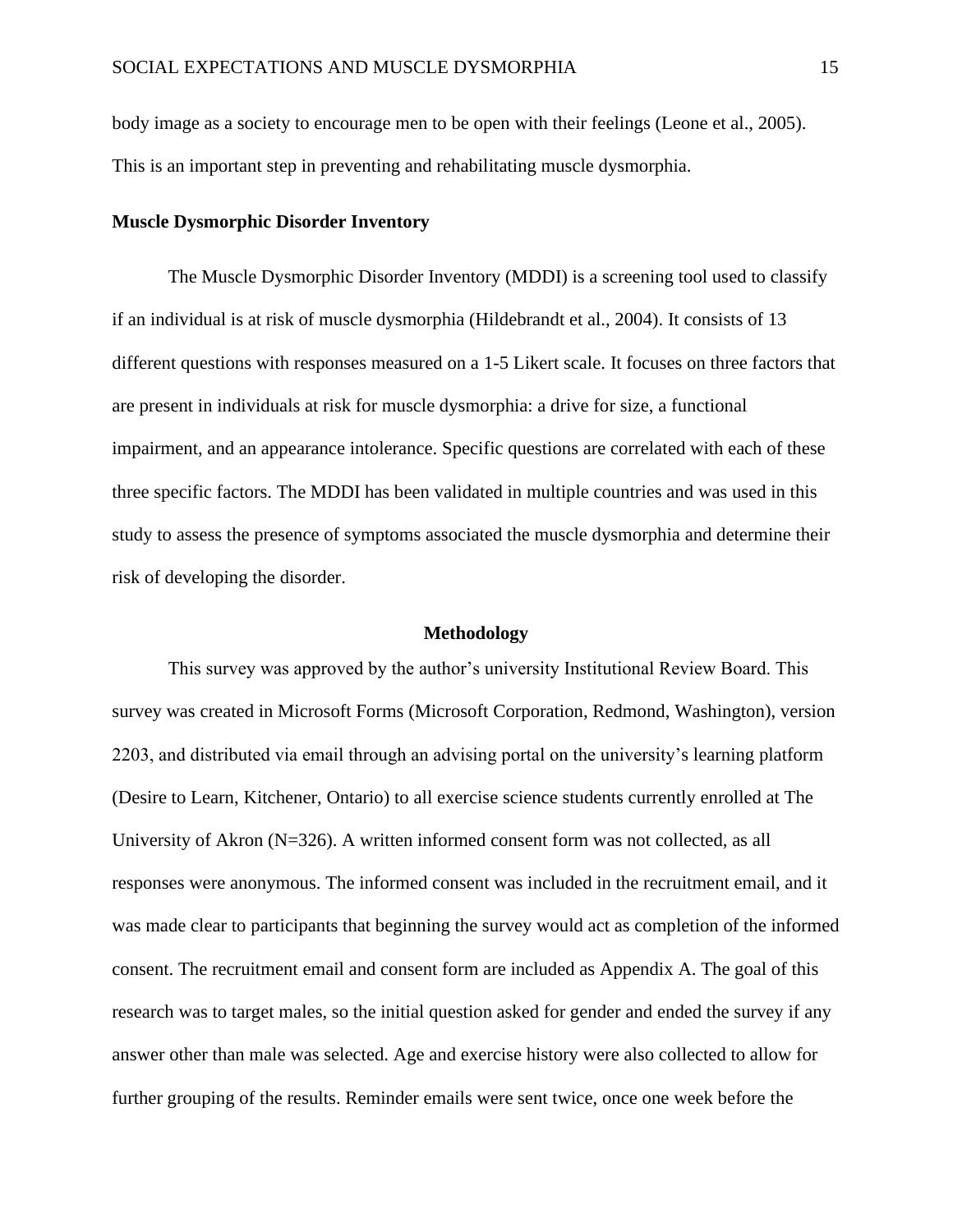survey closed and once three days before the survey closed, and responses were collected for two weeks.

The prevalence of muscle dysmorphia among respondents was assessed by computing the percent of participants who classify as at-risk for muscle dysmorphia. Responses were sorted based on the number of times per week an individual exercises per week and for how long (in months or years) the individual had been exercising habitually. The options for frequency of exercise per week were 1-2 days per week, 3-4 days per week, and 5-7 days per week. The options for how long an individual had been exercising were less than 1 year, 1-3 years, or greater than 3 or more years.

The survey used in this study is a combination of the Muscle Dysmorphic Disorder Inventory (Hildebrandt et al., 2004). and questions crafted by the author. The MDDI is included to identify individuals at risk of muscle dysmorphia, and the additional questions are included to gauge the participant's feelings regarding the portrayal of muscularity in the media. Responses to each of these 20 questions were scored on a 1 to 5 Likert scale, where 1 was equivalent to strongly disagree and 5 was equivalent to strongly agree. These results were analyzed using Microsoft Excel (Microsoft Corporation, Redmond WA), version 2203. The mean was taken of all twenty (20) responses to each of twenty (20) questions. A complete copy of the survey used can be found in Appendix B.

Questions 1-12 are related to the assessment of muscle dysmorphia symptoms. Risk levels can be determined by summing the responses on the Likert scale for this section of the survey. Previous research has used the value of >39 as the threshold for a classification of "at risk of muscle dysmorphia" (Zeeck et al., 2018) Questions 13-20 are related to the individual's view of muscularity in the media and how they may be influenced by it. The higher the sum of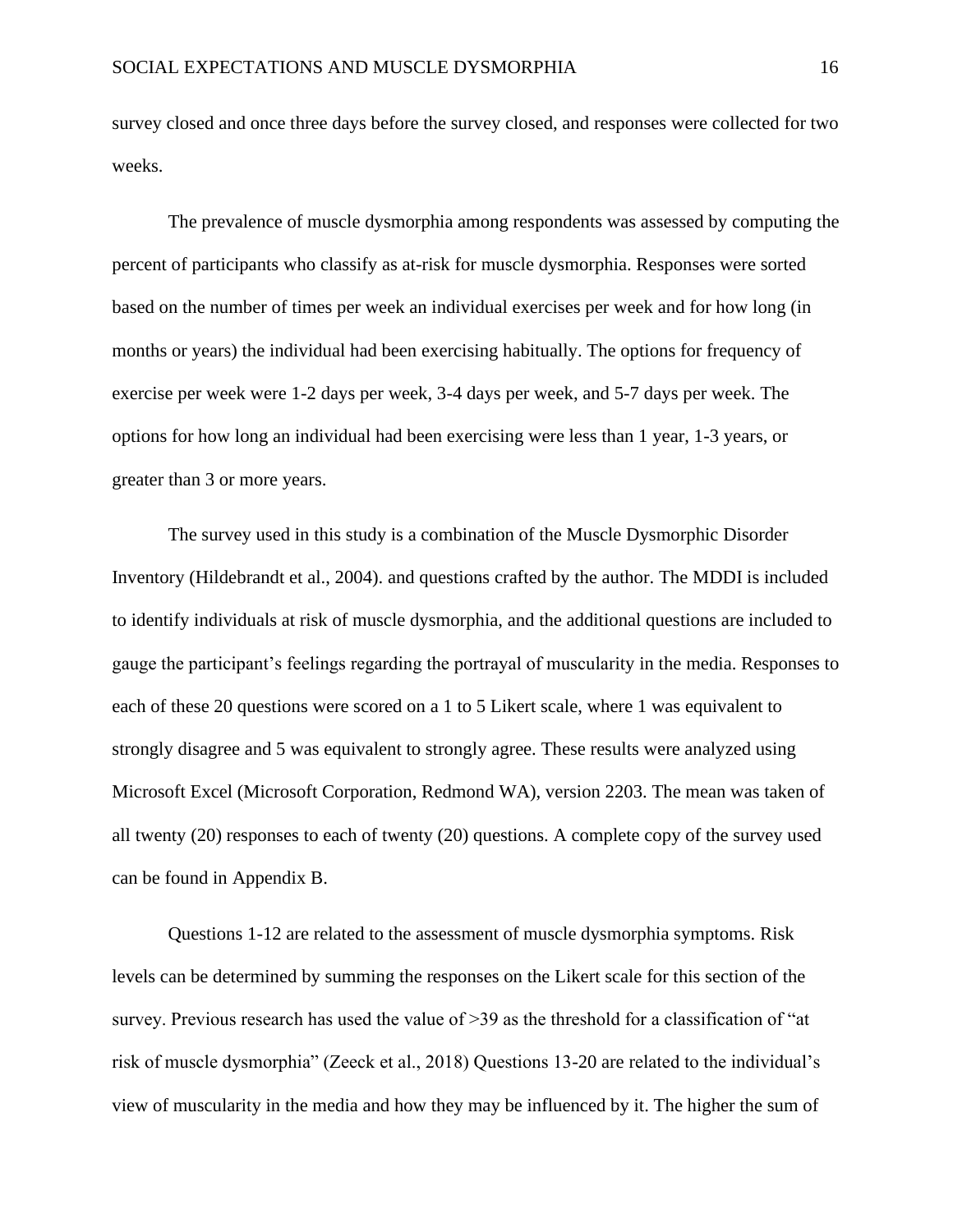these eight responses was, the more focus that said individual placed on men in the media. The threshold for an individual being more likely to have been influenced by the media is >24. The sums of the responses to questions 1-12 and 13-20 were plotted against each other and then compared with a line of best fit. The correlation coefficient was evaluated to determine the strength of any positive or negative correlation between the two variables.

#### **Results**

<span id="page-17-0"></span>A total of 25 responses were received over the course of the two weeks that the survey was live online. Five responses were from females were discarded. This left a total of 20 responses for analysis. All respondents (*n*=20) were between the ages of 18 and 30 years. All respondents reported exercising habitually for at least 1 year. Seventy-five percent (*n*=15) have been exercising for 3 years or more. Two (10%) of the respondents indicated that they exercise 1-2 days per week. Six (30%) of the respondents claim to exercise 3-4 days per week. The majority (60%) of respondents said they exercise 5-7 days per week, with 12 individuals selecting that option. Demographic information is summarized in Table 1.

#### **Table 1.**

|  |  | Demographic Information of male respondents ages 18-30 years old |  |
|--|--|------------------------------------------------------------------|--|
|  |  |                                                                  |  |

| Times per week exercising | Number of years exercising |
|---------------------------|----------------------------|
| 1-2 days $= 2$            | Less than 1 year $=0$      |
| $3-4$ days $=6$           | 1-3 years $=$ 5            |
| 5-7 days = $12$           | 3 or more years $= 15$     |

All 20 individuals responded to 20 questions on a 1-5 Likert scale with 1 being strongly disagree and 5 being strongly agree. The mean score of each question was recorded and are shown below in Table 2.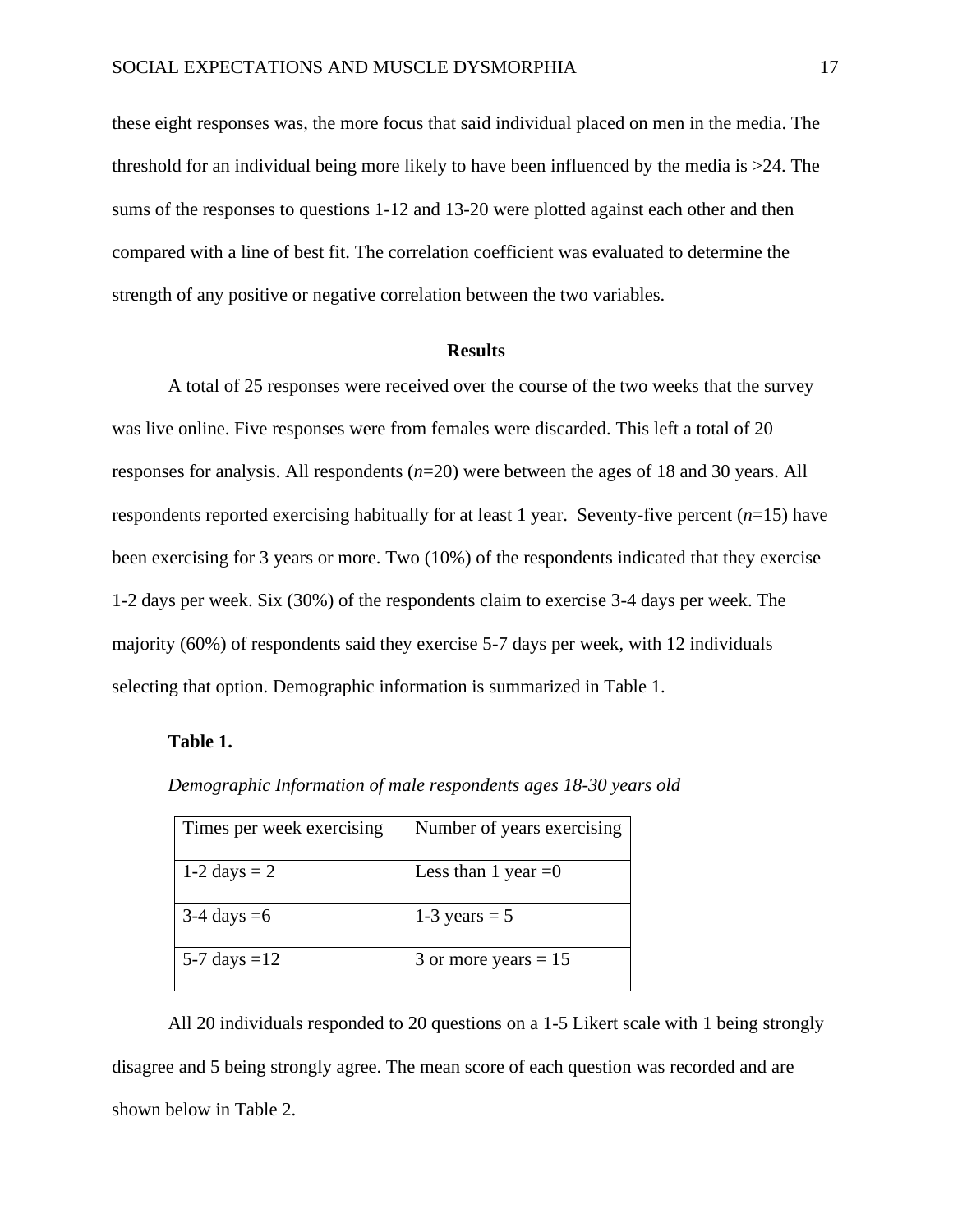## **Table 2.**

# *Mean Scores (n=20) for Survey Questions (Appendix B)*

| I think my body is too skinny/slender                         | 2.50  |
|---------------------------------------------------------------|-------|
| I wear loose clothing so that people can't see my body        | 1.65  |
| I hate my body                                                | 2.10  |
| I wish I could be heavier                                     | 3.05  |
| I find my chest to be too small                               | 3.47  |
| I think my legs are too thin                                  | 3.15  |
| I wish my arms were stronger                                  | 3.85  |
| I am embarrassed to let people see me without a shirt         | 1.95  |
| I feel anxious when I miss one or more days of exercise       | 3.35  |
| I cancel social activities because of my exercise schedule    | 2.30  |
| I feel depressed when I miss one or more days of exercise     | 2.90  |
| I miss opportunities to meet new people because of my workout | 2.20  |
| schedule                                                      |       |
| Sum of Q1-12                                                  | 32.15 |
| The male physique portrayed in the media is attainable        | 3.40  |
| I exercise with the goal of impressing others                 | 2.15  |
| I compare my muscle mass to men in the media                  | 3.05  |
| I was inspired to exercise by men in the media                | 2.30  |
| I compare my body fat to men in the media                     | 2.60  |
| I compare my strength to men in the media                     | 3.15  |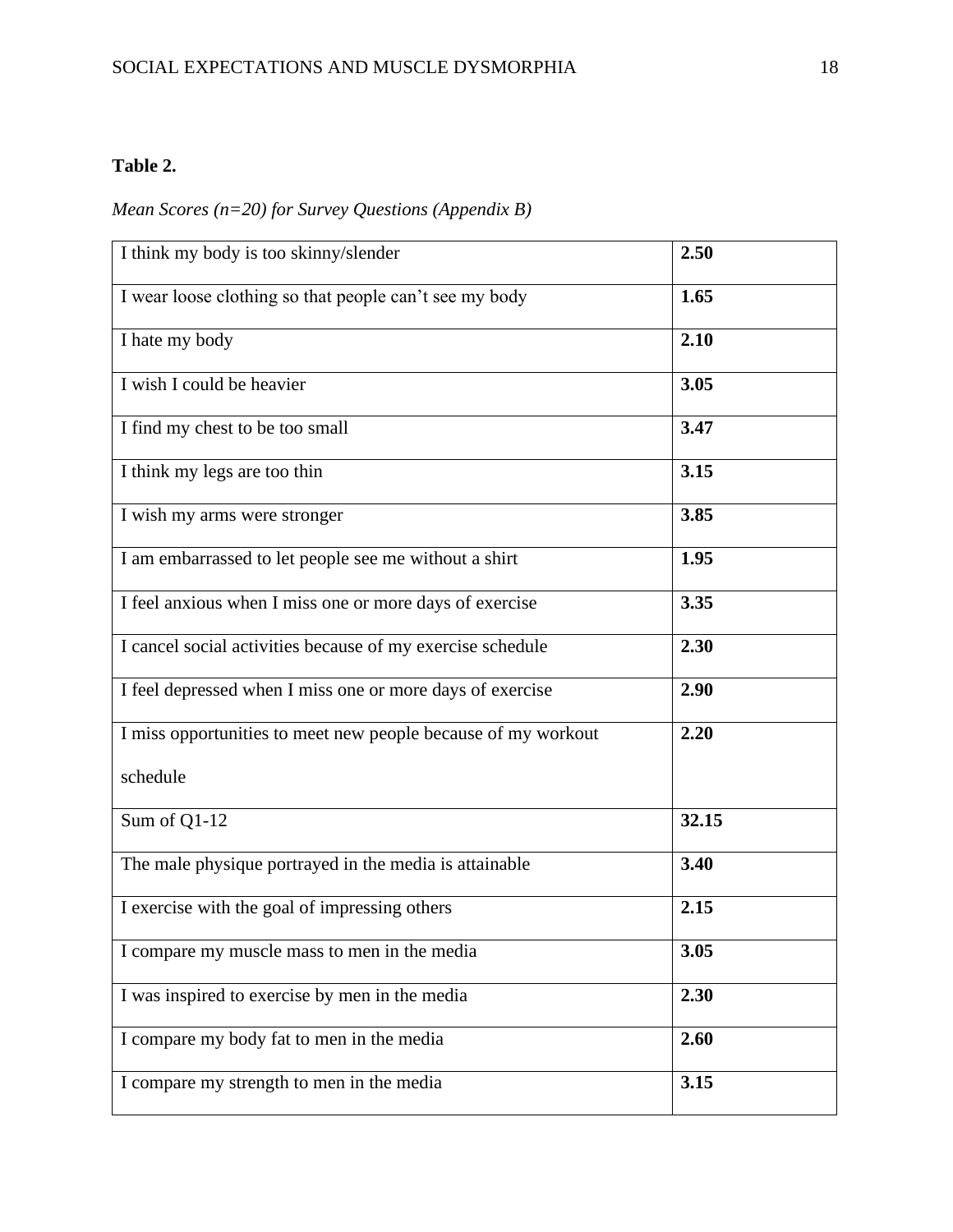| I struggle to attain the muscularity of men in the media | 3.05  |
|----------------------------------------------------------|-------|
| Most muscular men in the media do not use steroids       | 1.90  |
| Sum of Q13-20                                            | 21.60 |

The sums of the responses to questions 1-12 and 13-20 were used to determine the individual's risk of muscle dysmorphia as well as the likelihood of the individual being influenced by social expectations. A sum of >39 on questions 1-12 indicated an increased risk of muscle dysmorphia. A sum of >24 on questions 13-20 indicated an increased likelihood that the individual was influenced by social expectations. There were six (6) individuals who were at increased risk for muscle dysmorphia out of the twenty (20) responses. Data for participants at increased risk for muscle dysmorphia is shown below in Figure 1.





*Individuals who are at increased risk of muscle dysmorphia*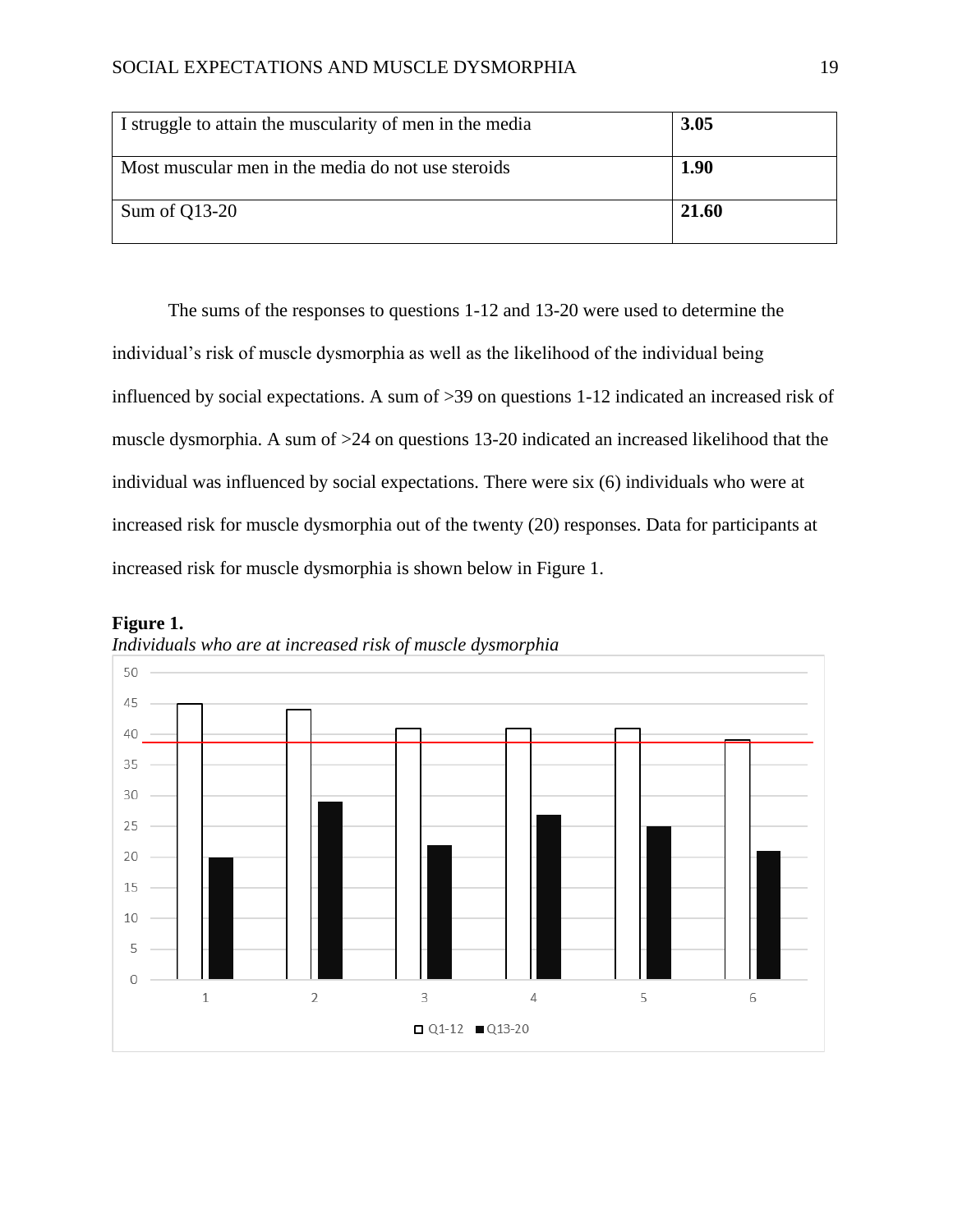There were seven (7) participants at increased risk of being influenced by social expectations based on scoring >24 on questions 13-20. Data for participants at increased risk of being influenced by social expectations is shown below in Figure 2.

## **Figure 2.**





There were three (3) individuals at increased risk for both muscle dysmorphia and being influenced by social expectations. Data for these participants is shown below in Figure 3.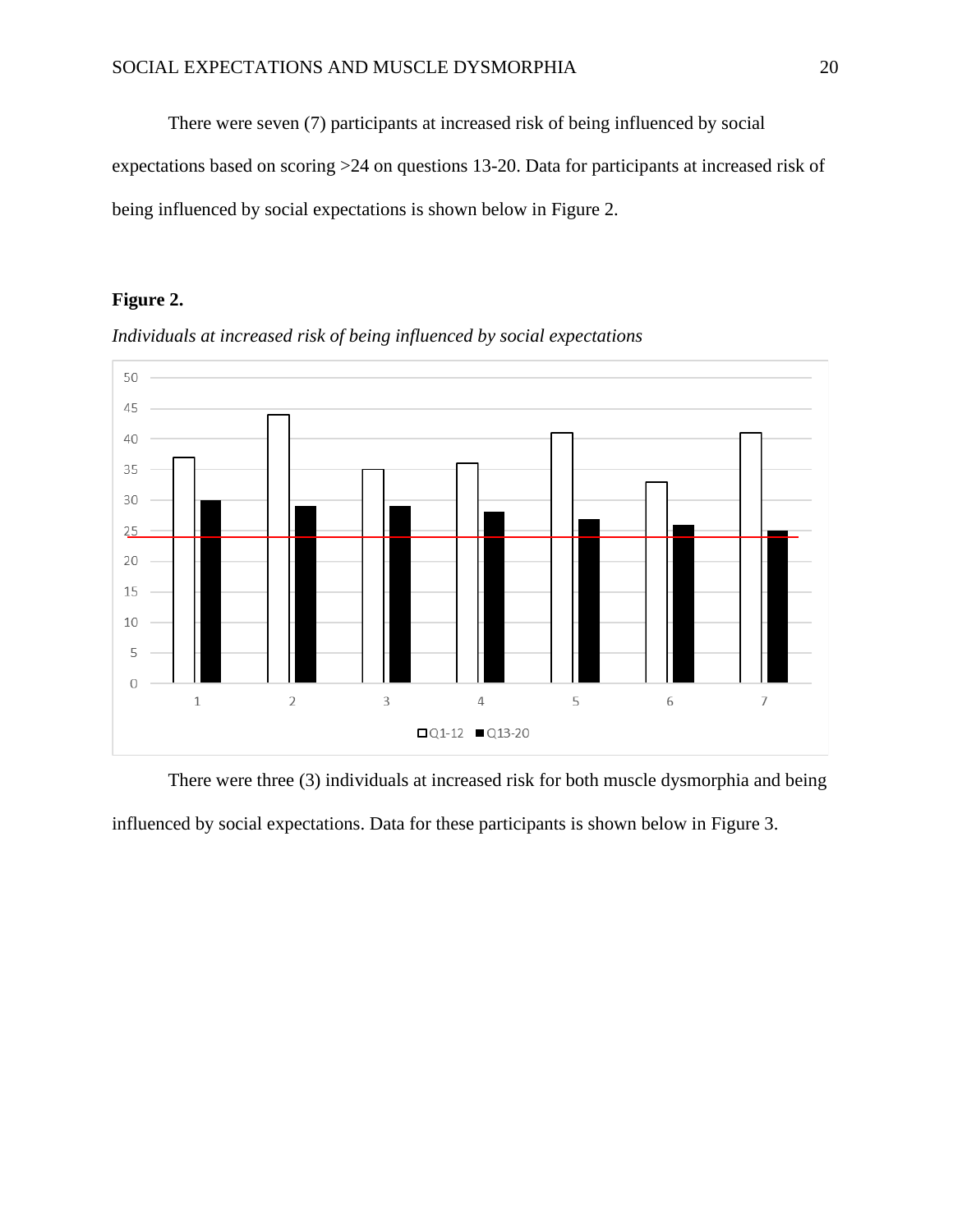### **Figure 3.**



*Individuals at risk of both muscle dysmorphia and being influenced by social expectations*

This data shows that 30% of the participants are at increased risk of muscle dysmorphia, and 35% of participants are at increased risk of being influenced by social expectations. Fifteen percent of participants are at increased risk for both muscle dysmorphia and being influenced by social expectations.

The results were also sorted based on the number of days per week the individuals exercise per week and for how many years they have been exercising. Data sorted based on these parameters can be seen below in Table 3.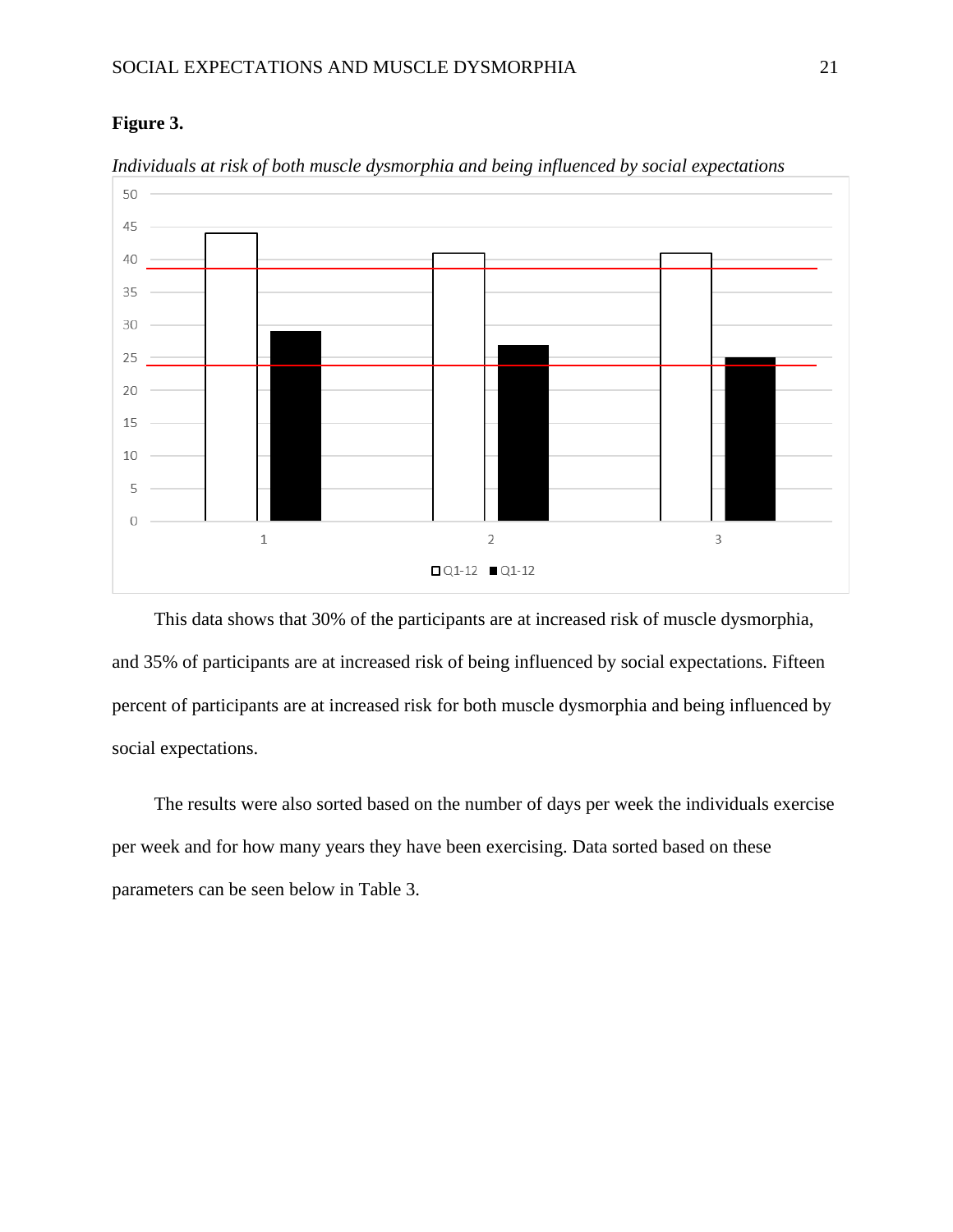## **Table 3.**

|                   | Q1-12 | Q13-20 |
|-------------------|-------|--------|
| 5-7 days per week | 35.42 | 22.75  |
| 3-4 days per week | 30.33 | 21.00  |
| 1-2 days per week | 18.00 | 16.50  |
| 3 or more years   | 33.27 | 21.80  |
| 1-3 years         | 28.80 | 21.00  |

*Averages sorted based on exercise history*

Data suggests that individuals who exercise more often and have been exercising for a longer period of time are at a higher risk of developing muscle dysmorphia and being influenced by social expectations.

A line of best fit was used to identify any correlation between the influence of social expectations and the increased risk of muscle dysmorphia. The sums of Q1-12 and Q13-20 were plotted against each other, and a line of best fit was created to identify correlation. The graph containing the line of best fit can be seen below in Figure 4.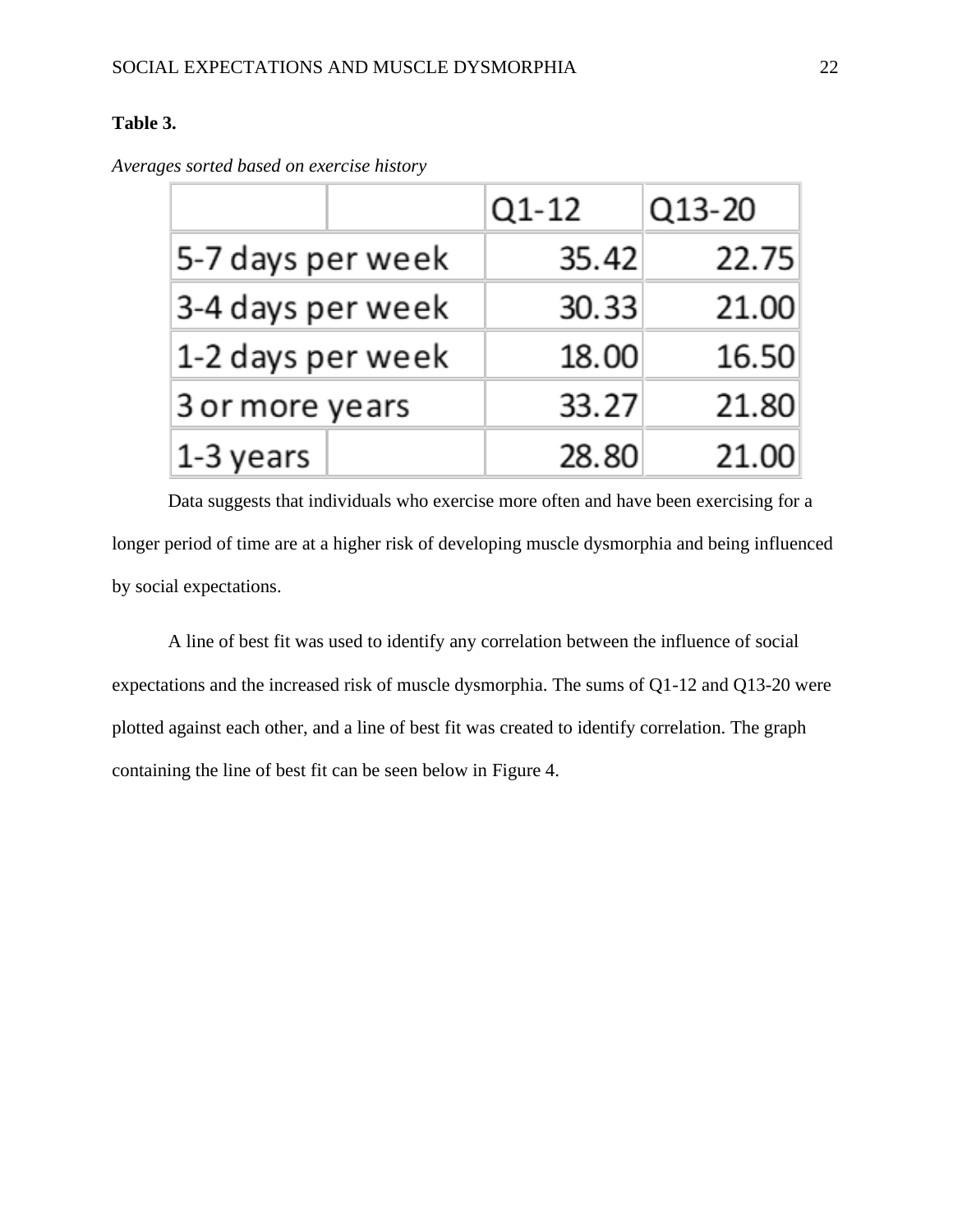#### **Figure 4.**



*Line of Best Fit between MD Risk Score (Q1-12) and Media Influence Score (Q13-20)*

The line of best fit produced a correlation coefficient of 0.3583. A value of 1 would be indicative of a strong positive correlation and a value of -1 would be indicative of a strong negative correlation. Zero would show no correlation. The value of 0.3583 is indicative of a small positive correlation between the amount of influence the media has on an individual and the risk of developing muscle dysmorphia.

#### **Discussion**

<span id="page-23-0"></span>The goal of this study was to identify any correlation between the influence social expectations have on an individual, and the risk of developing muscle dysmorphia. Identifying the prevalence of muscle dysmorphia in male exercise science students at The University of Akron was also a goal of the study. Out of the twenty men surveyed, six of them are at increased risk of muscle dysmorphia. This equates to a prevalence of 30%, which is much greater than the rate for the general population which is 2.4% (Campagna & Bowsher, 2016). This great disparity may be attributed to the small sample size. It may also be attributed to the target population. One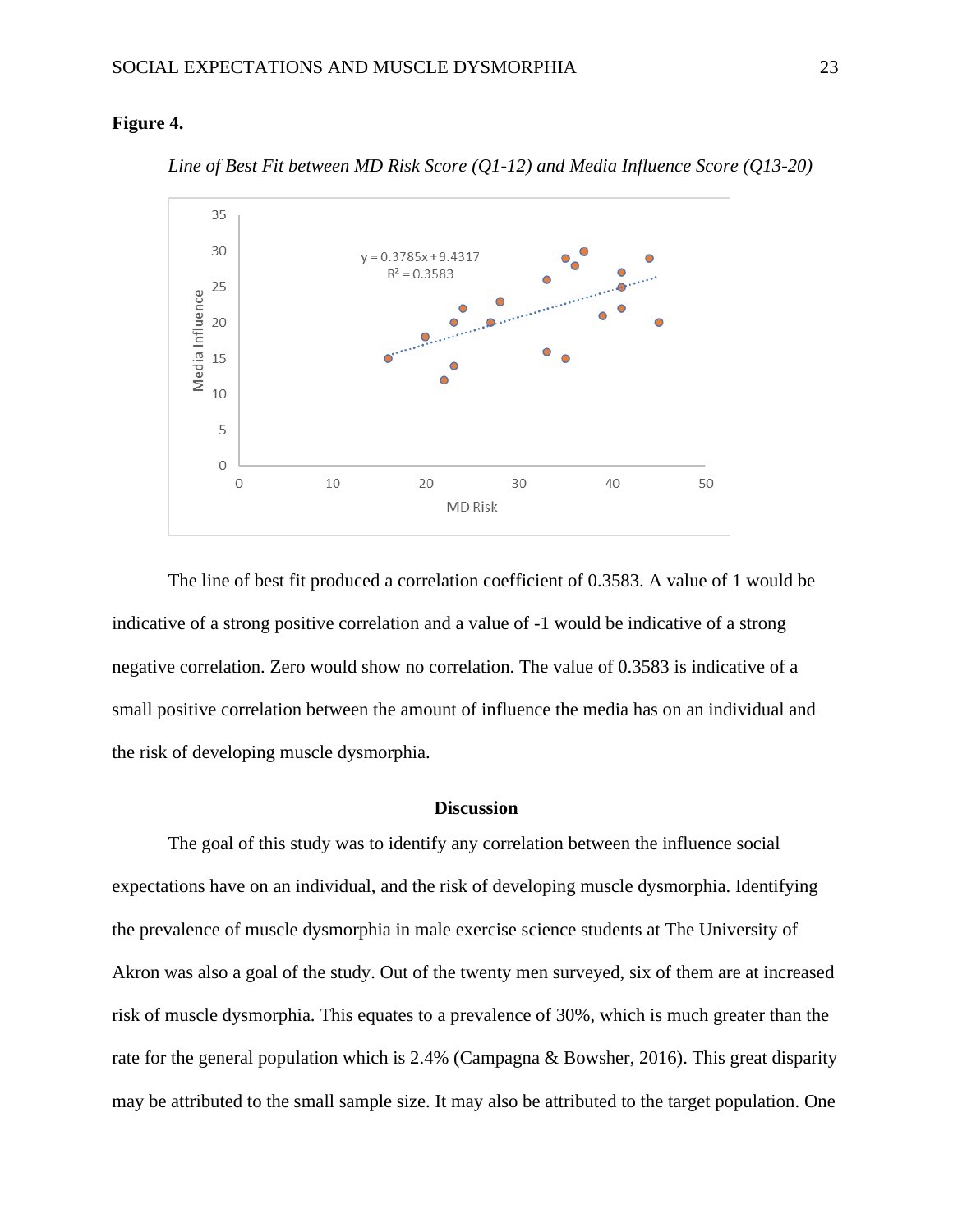of the study hypotheses was that male exercise science students would be more at risk for MD, and this data supports that hypothesis. Exercise science students are more likely to be active exercisers due to the nature of the field. Individuals who are looking to become exercise professionals are likely to be enthusiastic about exercise themselves. Twelve (60%) of the twenty participants exercise 5-7 days per week, and fifteen (75%) of the twenty have been exercising for 3 or more years. Excessive exercise habits can lead to an exercise addiction, which is a hallmark symptom of muscle dysmorphia. While it is unlikely the difference is as great as the data suggests due to the small sample size, it is likely that male exercise science students experience muscle dysmorphia at a greater rate than the general population.

The data was also examined for a significant correlation between the risk of muscle dysmorphia and the influence that social expectations have had on those individuals. Based on the survey,  $35\%$  ( $n=7$ ) of the individuals were significantly influenced by unrealistic social expectations. Fifteen percent of the participants experience both an increased risk for muscle dysmorphia and have been significantly influenced by social expectations. The results of the line-of-best-fit analysis produced a correlation coefficient of 0.3583. Our data suggests that there may in fact be a correlation between these two variables, but these results are not conclusive enough to state that there is a definite correlation.

The most significant limitation to this study is the sample size. A sample size of twenty was well below the target sample size of 100. More conclusive results may have been obtained if the sample size had been closer to the target sample size. Future research protocols should include the use of creative strategies to increase participation. An additional strategy for increasing the sample size of the target population (males studying exercise science) is to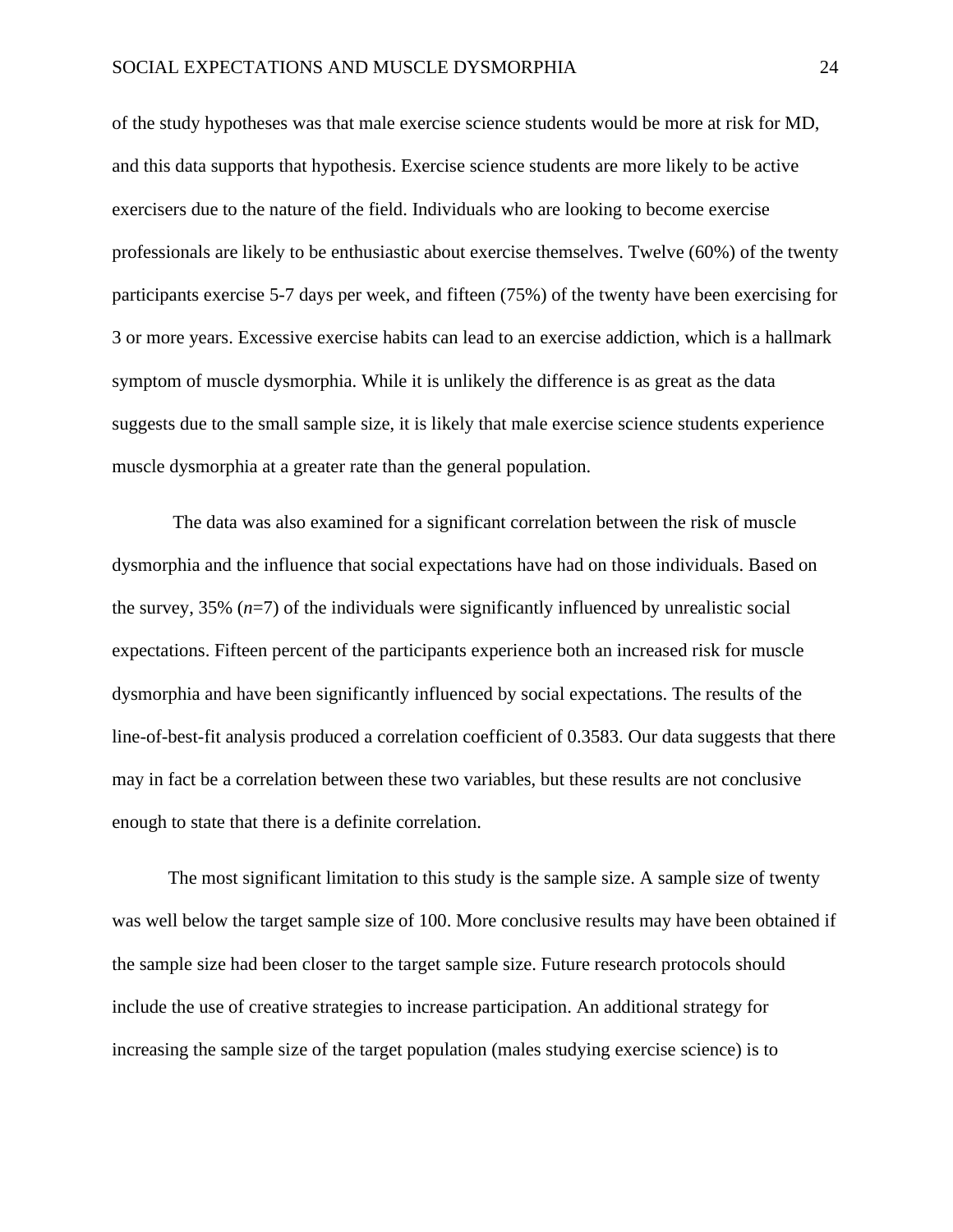distribute the survey within multiple universities and increasing the time for data collection. Increasing the sample size is essential to producing more accurate results.

Future research is necessary to further understand how social expectations affect the risk of muscle dysmorphia. This future research is important to understand how unrealistic social expectations are affecting young men. Muscle dysmorphia is a difficult condition to understand and diagnose, which makes studying the causes of MD difficult as well. Future research in a clinical setting with patients who have been clinically diagnosed with muscle dysmorphia may be effective to study the effect unrealistic social expectations have had on individuals with MD. Ultimately, this study has confirmed that more research needs to be done to understand the causes of muscle dysmorphia, which may contribute to the development of effective treatment options.

This research project has had a large impact on me personally. Muscle dysmorphia is a disorder that is of great significance to me. I am grateful to have had the opportunity to study this disorder. I believe that the way muscularity is portrayed in the media is unrealistic and can be harmful to young men. It was interesting to take an in-depth look at how muscularity is portrayed and how it is linked to MD. I wish I would have been able to collect more responses and come to a more significant conclusion. I have enjoyed the research process and feel that it has helped me develop skills that I will use in my future studies. Overall, this project has been a good conclusion to my undergraduate studies, and I am grateful for the experience.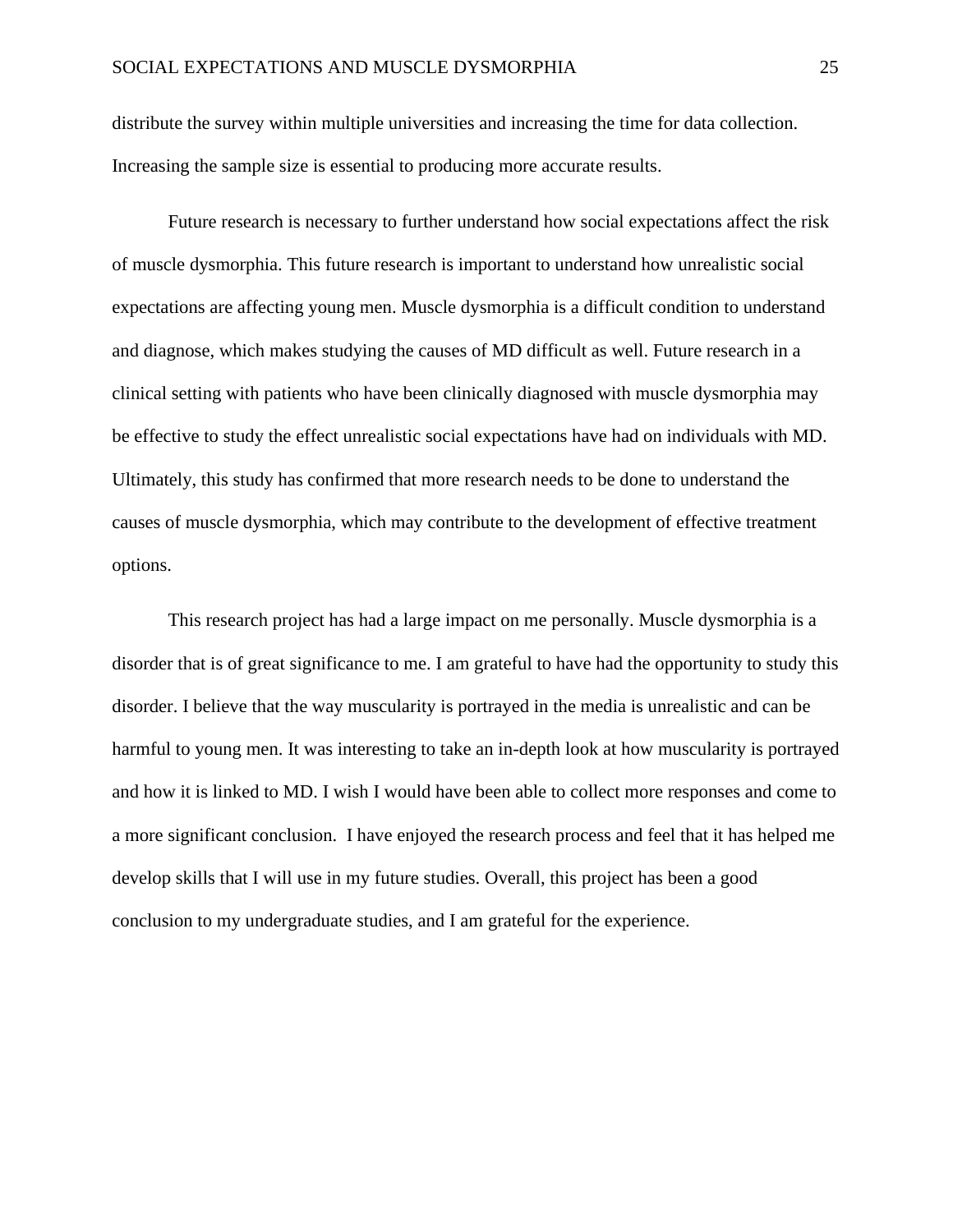#### **References**

- <span id="page-26-0"></span>Bashir, U., Rehman, S., & Zahra, F. T. (2021). Drive for muscularity and tendencies of muscle dysmorphia among Pakistani bodybuilders: A prevalence study. *J Pak Med Assoc*, *71*(5), 1350-1352. https://doi.org/10.47391/jpma.753
- Blashill, A. J., Grunewald, W., Fang, A., Davidson, E., & Wilhelm, S. (2020). Conformity to masculine norms and symptom severity among men diagnosed with muscle dysmorphia vs. body dysmorphic disorder [Article]. *PLoS ONE*, *14*(8), 1-10. https://doi.org/10.1371/journal.pone.0237651
- Bo, S., Zoccali, R., Ponzo, V., Soldati, L., De Carli, L., Benso, A., . . . Abbate-Daga, G. (2014). University courses, eating problems and muscle dysmorphia: are there any associations? *Journal of Translational Medicine*, *12*, 221-221. https://doi.org/10.1186/s12967-014- 0221-2
- Cafri, G., Thompson, J. K., Ricciardelli, L., McCabe, M., Smolak, L., & Yesalis, C. (2005). Pursuit of the muscular ideal: Physical and psychological consequences and putative risk factors. *Clinical Psychology Review*, *25*(2), 215-239. https://doi.org/https://doi.org/10.1016/j.cpr.2004.09.003
- Campagna, J. D. A. & Bowsher, B. (2016). Prevalence of body dysmorphic disorder and muscle dysmorphia among entry-level military personnel. *Military Medicine*, *181*(5), 494-501. https://doi.org/10.7205/MILMED-D-15-00118
- Choi, P. Y. L., Pope, H. G., Jr., & Olivardia, R. (2002). Muscle dysmorphia: A new syndrome in weightlifters. *British journal of sports medicine*, *36*(5), 375-377. https://doi.org/10.1136/bjsm.36.5.375

Desire to Learn. Kitchener, Ontario (1999). *Brightspace.* https://www.d2l.com/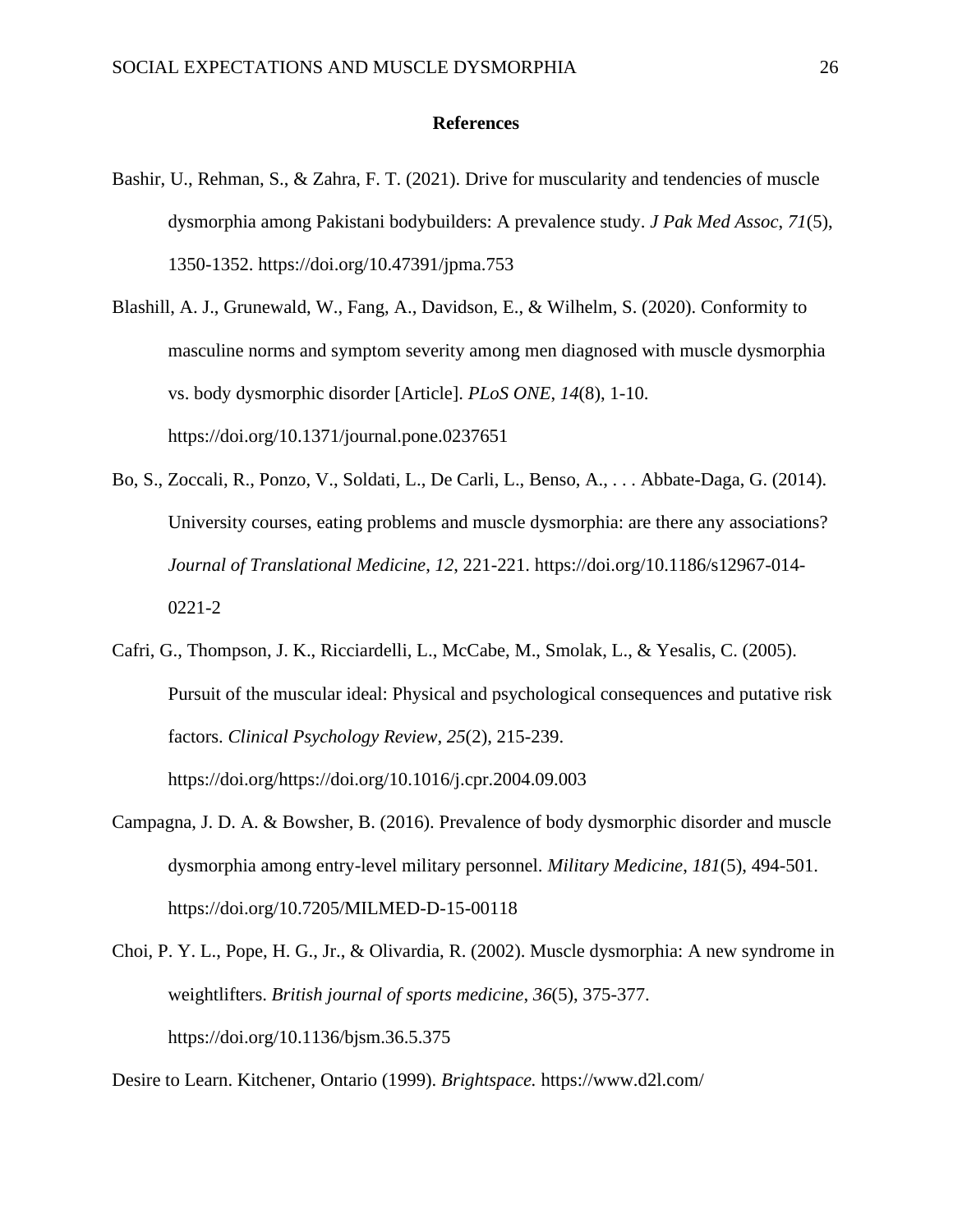- de Vries, D. A., Peter, J., de Graaf, H., & Nikken, P. (2016). Adolescents' social network site use, peer appearance-related feedback, and body dissatisfaction: testing a mediation model. *Journal of Youth and Adolescence*, *45*(1), 211-224. https://doi.org/10.1007/s10964-015-0266-4
- *Diagnostic and statistical manual of mental disorders: DSM-5*. (2013). American Psychiatric Association.
- Foster, A. C., Shorter, G. W., & Griffiths, M. D. (2015). Muscle dysmorphia: Could it be classified as an addiction to body image? *Journal of Behavioral Addictions*, *4*(1), 1-5. https://doi.org/10.1556/JBA.3.2014.001
- Freimuth, M., Moniz, S., & Kim, S. R. (2011). Clarifying exercise addiction: Differential diagnosis, co-occurring disorders, and phases of addiction. *International Journal of Environmental Research and Public Health*, *8*(10). https://doi.org/10.3390/ijerph8104069
- Goodyear, V. (2020). Narrative Matters: Young people, social media and body image. *Child and Adolescent Mental Health*, *25*(1), 48-50. https://doi.org/10.1111/camh.12345
- Griffiths, M. D., Szabo, A., & Terry, A. (2005). The exercise addiction inventory: A quick and easy screening tool for health practitioners. *Br J Sports Med*, *39*(6), e30. https://doi.org/10.1136/bjsm.2004.017020
- Griffiths, S., Murray, S. B., & Touyz, S. (2013). Disordered eating and the muscular ideal. *Journal of Eating Disorders*, *1*(1), 15. https://doi.org/10.1186/2050-2974-1-15
- Hildebrandt, T., Langenbucher, J., & Schlundt, D. G. (2004). Muscularity concerns among men: Development of attitudinal and perceptual measures. *Body Image*, *1*(2), 169-181. https://doi.org/https://doi.org/10.1016/j.bodyim.2004.01.001

Leone, J. E., Sedory, E. J., & Gray, K. A. (2005). Recognition and treatment of muscle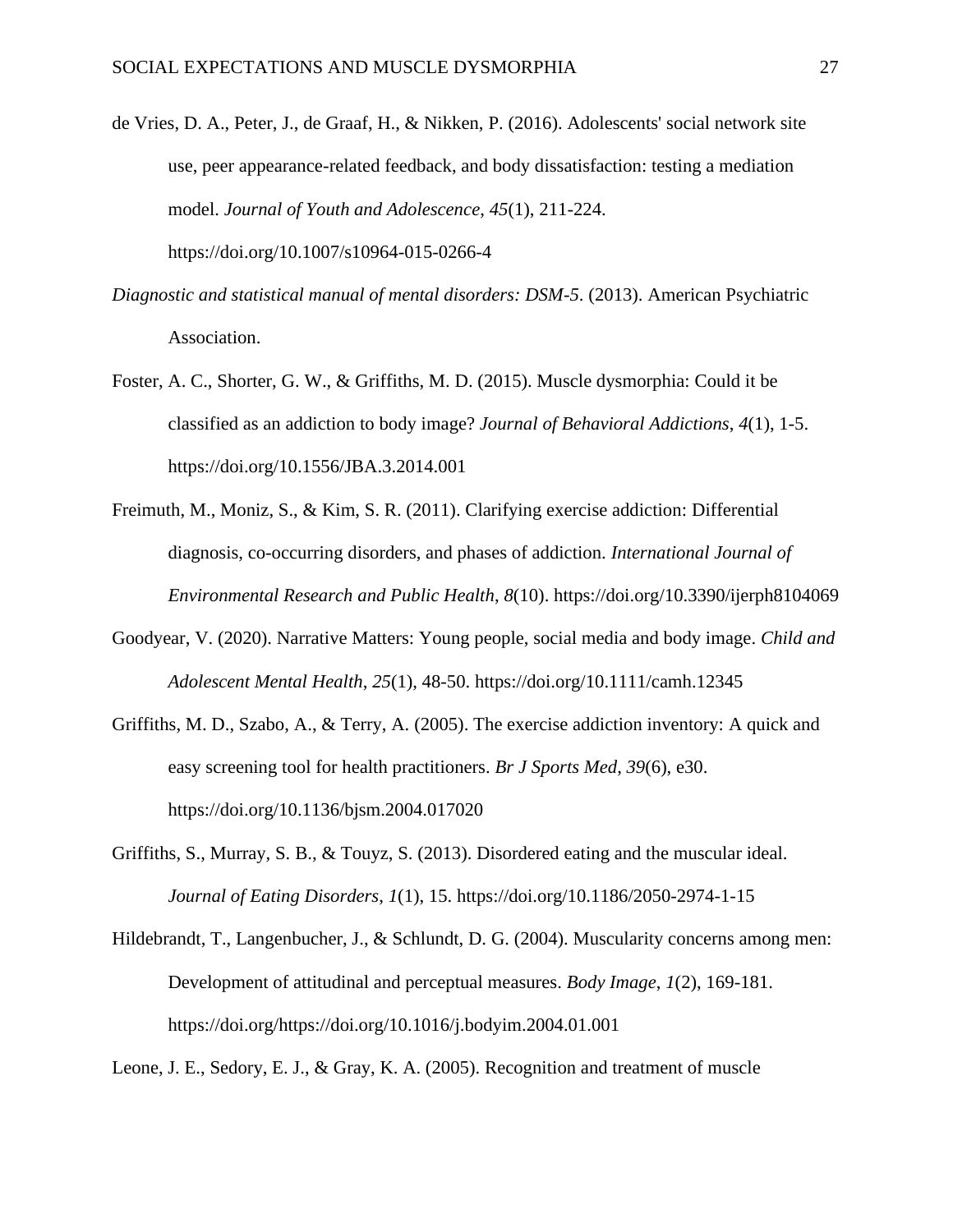dysmorphia and related body image disorders. *Journal of Athletic Training*, *40*(4), 352- 359.

- Lichtenstein, M. B., & Jensen, T. T. (2016). Exercise addiction in CrossFit: Prevalence and psychometric properties of the Exercise Addiction Inventory. *Addictive Behaviors Reports*, *3*, 33-37. https://doi.org/https://doi.org/10.1016/j.abrep.2016.02.002
- Macfarlane, L., Owens, G., & Cruz, B. d. P. (2016). Identifying the features of an exercise addiction: A Delphi study. *Journal of Behavioral Addictions*, *5*(3), 474-484.
- Microsoft Corporation. Redmond, Washington (2018). *Microsoft Excel*. Retrieved from https://office.microsoft.com/excel
- Microsoft Corporation. Redmond, Washington (2018). *Microsoft Forms*. Retrieved from https://office.microsoft.com/forms
- Mitchison, D., Mond, J., Griffiths, S., Hay, P., Nagata, J. M., Bussey, K., . . . Murray, S. B. (2021). Prevalence of muscle dysmorphia in adolescents: Findings from the EveryBODY study. *Psychological Medicine*, 1-8. https://doi.org/10.1017/S0033291720005206
- Phillips, K. A., & Hollander, E. (2008). Treating body dysmorphic disorder with medication: Evidence, misconceptions, and a suggested approach. *Body Image*, *5*(1), 13-27. https://doi.org/10.1016/j.bodyim.2007.12.003
- Pope, C. G., Pope, H. G., Menard, W., Fay, C., Olivardia, R., & Phillips, K. A. (2005). Clinical features of muscle dysmorphia among males with body dysmorphic disorder. *Body Image*, *2*(4), 395-400. https://doi.org/10.1016/j.bodyim.2005.09.001
- Szabo, A., Griffiths, M. D., de La Vega Marcos, R., Mervó, B., & Demetrovics, Z. (2015). Methodological and conceptual limitations in exercise addiction research. *The Yale Journal of Biology and Medicine*, *88*(3), 303-308.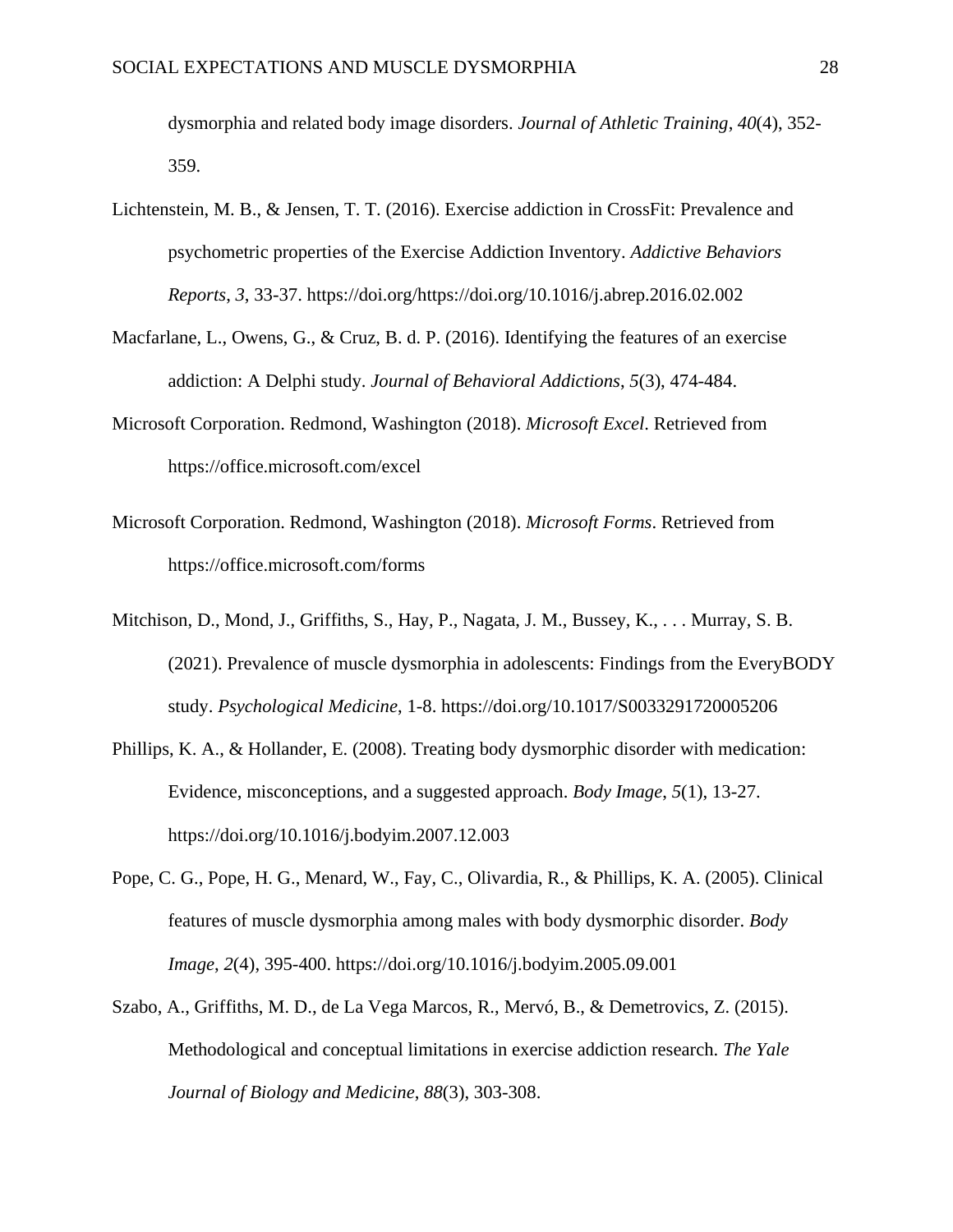- Tod, D., Edwards, C., & Cranswick, I. (2016). Muscle dysmorphia: Current insights. *Psychology Research and Behavior Management*, *9*, 179-188. https://doi.org/10.2147/PRBM.S97404
- Uchôa, F. N. M., Uchôa, N. M., Daniele, T. M. d. C., Lustosa, R. P., Garrido, N. D., Deana, N. F., . . . Alves, N. (2019). Influence of the mass media and body dissatisfaction on the risk in adolescents of developing eating disorders. *International Journal of Environmental Research and Public Health*, *16*(9), 1508. https://doi.org/10.3390/ijerph16091508
- Vuong, A. T., Jarman, H. K., Doley, J. R., & McLean, S. A. (2021). Social media use and body dissatisfaction in adolescents: The moderating role of thin- and muscular-ideal internalisation. *Int J Environ Res Public Health*, *18*(24). https://doi.org/10.3390/ijerph182413222
- Wang, S. B., Haynos, A. F., Wall, M. M., Chen, C., Eisenberg, M. E., & Neumark-Sztainer, D. (2019). Fifteen-year prevalence, trajectories, and predictors of body dissatisfaction from adolescence to middle adulthood. *Clinical Psychological Science : A Journal of the Association for Psychological Science*, *7*(6), 1403-1415. https://doi.org/10.1177/2167702619859331
- Zeeck, A., Welter, V., Alatas, H., Hildebrandt, T., Lahmann, C., & Hartmann, A. (2018). Muscle Dysmorphic Disorder Inventory (MDDI): Validation of a German version with a focus on gender. *PloS one*, *13*(11), e0207535-e0207535. https://doi.org/10.1371/journal.pone.0207535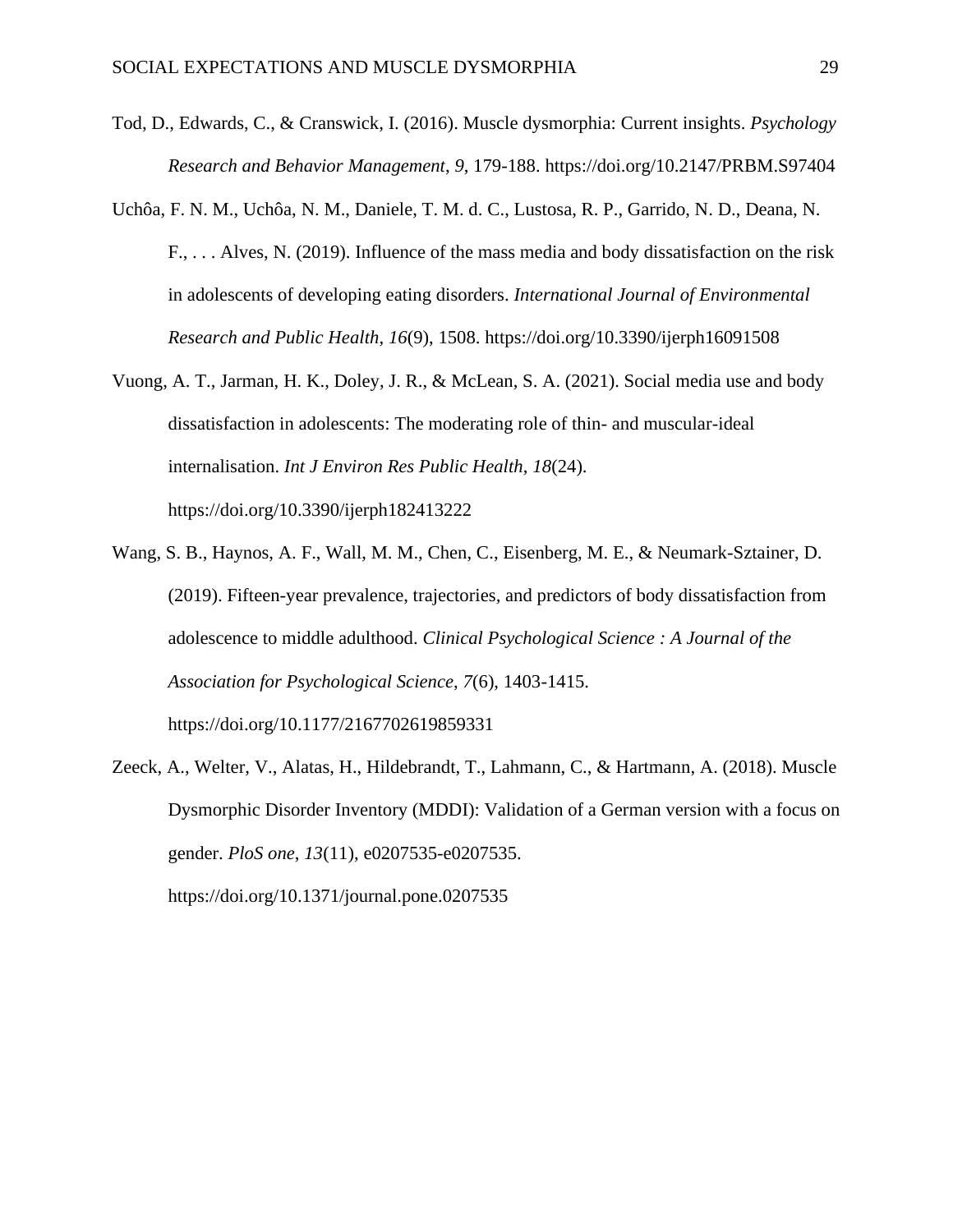#### **Appendix A**

#### <span id="page-30-0"></span>**Recruitment Email/ Informed Consent**

You are invited to participate in a research project being conducted by Quinten Garver, an undergraduate student in the School of Exercise & Nutrition Sciences at the University of Akron. The title of the project is The Influence of Social Expectations on Muscle Dysmorphia in College-Age Males Studying Exercise Science. The purpose of this survey is to explore the role social expectations play in the development of muscle dysmorphia for college-age males. The desired sample size for this study is 100 participants. This survey is being sent to male exercise science students at the University of Akron. This study does not aim to have any positive or negative effects on the participants. Stress may occur when asked to think about your body image. The University of Akron's Counseling and Testing Center can be reached at 330-972- 7082. You will receive no direct benefit from this study, but your participation will help us better understand the relationship between Muscle Dysmorphia and social expectations. If you choose to be in the study, you will complete an anonymous, web-based survey. This survey will help us learn more about the role social expectations play in the development of muscle dysmorphia for college-age males. The survey will take about 5-10 minutes to complete. You can skip questions that you do not want to answer or stop the survey at any time. Being in this study is optional. You may disregard this email if you do not wish to participate. The survey will not collect any identifiable information, and no one will be able to connect your responses to you. All responses will be stored on Quinten Garver's computer until the completion of the study when they will then be deleted. Data will only be accessed by Quinten Garver and Melissa Smith. Your anonymity is further protected by not asking you to sign and return a consent form. Beginning the survey will serve as your consent. If you wish, please print this email for future reference. If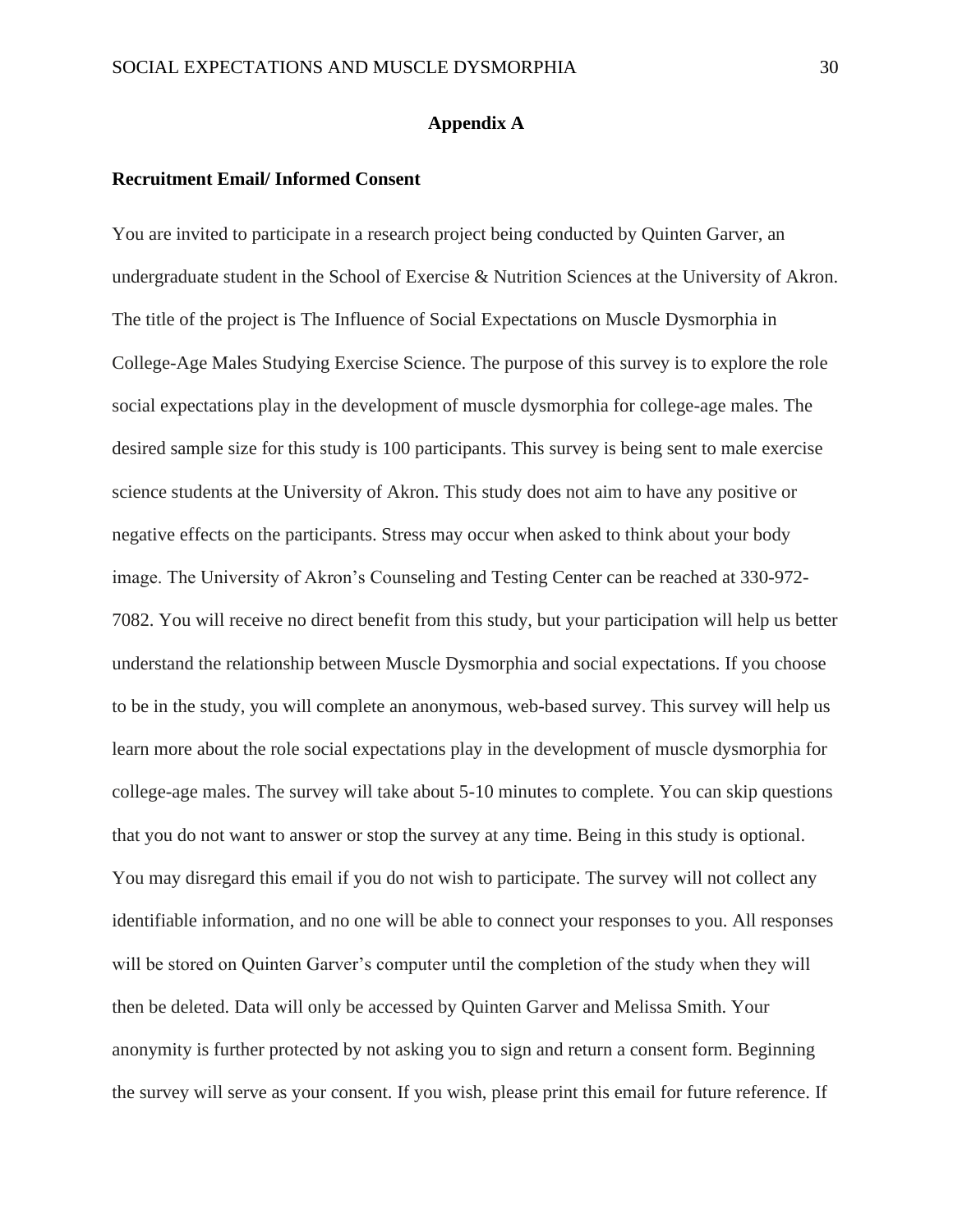you have any questions about this study, you may contact Quinten Garver at qmg5@uakron.edu, or my advisor, Melissa Smith, at mgsmith@uakron.edu or 330-972-4905. This project has been reviewed and approved by The University of Akron Institutional Review Board. If you have any questions about your rights as a research participant, you may call the IRB at 330-972-7666. If you wish to participate in this study, click the link below to start the survey.